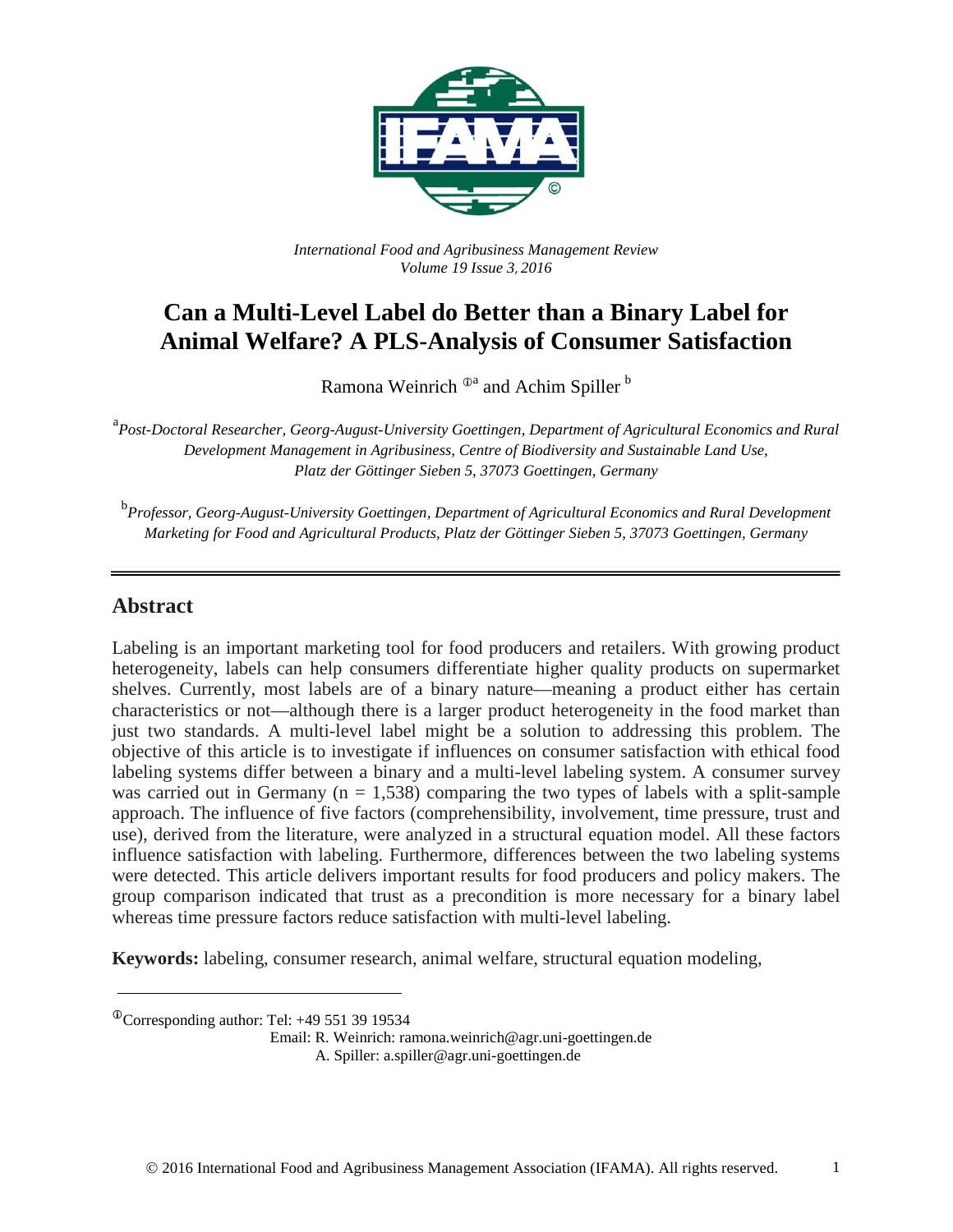## **Introduction**

Labeling is an important marketing tool for food producers and retailers. Although van der Merwe et al. (2010) found that habitual purchasing is more important than detailed product information on packages; it is known that with growing product heterogeneity, labels can help consumers differentiate higher quality products on supermarket shelves. Additionally, labeling is the most important means of reducing information asymmetry (Akerlof 1970; Darby and Karni 1973; Nelson 1970). Compared to consumers, producers usually have more information about their products and the underlying production processes. This is especially true for credence attributes, which cannot be verified by consumers when purchasing a product (Darby and Karni 1973). For example, a credence attribute can be an animal-welfare-related production method as seen in the practice of limiting floor space per animal for the purpose of pig fattening. Therefore, labels can help consumers who are looking for special products by turning credence attributes into search goods (Caswell and Mojduszka 1996; Caswell and Padberg 1992; Jahn et al. 2005). Thus, labels are frequently used for especially ethical attributes, which are usually credence attributes.

Ethical consumerism is on the rise: in Germany for example, 30% of consumers actively consider two or more ethical issues when making purchasing decisions (UK: 29%, France: 24%, Spain: 9%); a further 31% consider some ethical issues but not habitually (UK: 28%, France: 26%, Spain: 18%) (IGD.com 2010). In the food sector, the ethical consumerism trend is expressed by a wide range of ethical labels. The different labels identify products to be produced to certain ethical production standards, such as positive frames (e.g. pasture-raised beef), negative frames (e.g. GM free) or value neutral frames that stand for a certain production method (e.g. organic farming) (Schröder and McEachern 2004). However, although consumers' concerns about ethical problems have been well documented, skepticism about ethical labeling is still prevalent (Hoek et al. 2013). Currently, most ethical food labels are of a binary nature, meaning that a product either has a certain characteristic or does not. Hence, by means of a binary label, a complex production or process method such as animal welfare is reduced to one dimension. The product is labeled animal welfare or not. Nevertheless, many food characteristics that are gaining in importance nowadays require more detailed labels to display their quality information accurately such as complex ethical processes or product standards. A multi-level label might be an appropriate solution to address this problem as it can show consumers that there is not only "good and bad" in the food market but product heterogeneity. In this way, a differentiated labeling strategy might defuse the discussion about "good and bad" foods, the resulting "food wars" and the public debate in the mass media which has been fueled by deep controversies between a productionist versus an ecologically integrated paradigm (Lang and Heasman 2004).

At the moment, there are only a few examples of multi-level labels for ethical food. One is an animal welfare label called *Beter Leven* in the Netherlands with one to three stars. Another example is the 5-Step® Animal Welfare Rating standards which can be found in Whole Foods Market chain in the US. There is also a NOP labeling system in the US which uses four levels showing the gradations of organic content: *100% Organic; Organic* (95% or more organic ingredients); *Made with organic ingredients* (at least 70% organic ingredients); and *Specific organic ingredients* (USDA–AMS 2012).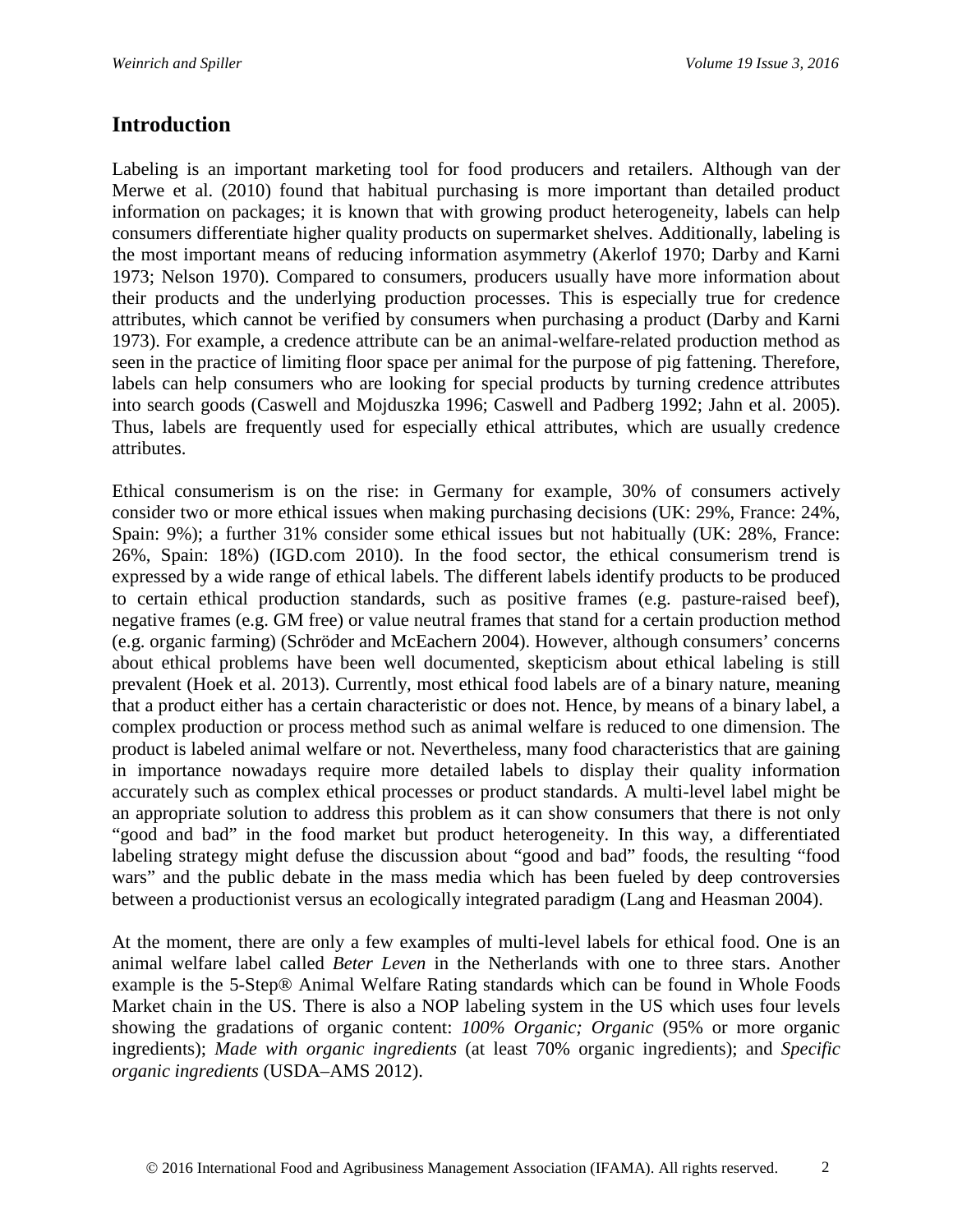Yet there are already two world-renowned multi-level labeling systems in the non-food sector: energy class labeling (e.g. for electronic products, buildings, cars or TVs) and hotel classification (stars or diamonds). It is not clear, however, whether a multi-level label might be a long-term solution for ethical food labels as well. This study was therefore primarily aimed at testing a multi-level label in the food sector. A preliminary study has shown that when a two-level labeling scheme is explained to consumers, willingness to pay rises with the label standard (Weinrich, Franz, and Spiller *Forthcoming*). Furthermore, Weinrich and Spiller (2016) showed that a multi-level animal welfare label can achieve higher market shares, increase animal welfare levels and result in higher sales.

In general, the following study amends the growing body of literature about food labeling with a special focus on an unexplored part of the debate. The innovation of this article is a measurement of the level of satisfaction and its drivers comparing a binary and a multi-level label in a split sampling design.

### *Multi-Level Labeling Schemes*

In contrast to the food sector there are established multi-level labeling schemes for hotels and energy. With revealed preference methods for these sectors it is therefore possible to calculate willingness to pay for different quality levels, either with regression analyses or hedonic pricing models.

For the hotel market, Espinet et al. (2003) showed a significant rise in prices from a 3-star to a 4 star hotel. Abrate et al. (2011) confirmed that a higher classified hotel has higher prices. Furthermore, Zhang et al. (2011) calculated that room prices in New York are 35.8% higher with each incremental star. However, on the contrary, Núñez-Serrano et al. (2014) found that the different classification systems in the hotel industry in Spain could lead to a loss of credibility. Su and Sun's (2007) results were similar—hotel rating systems should be updated and incorporate consumers' viewpoints in order to gain more acceptance.

In terms of energy efficiency, Galarraga et al. (2014) showed for the car market that consumers buy relatively rationally. They determine their price structure by including the respective fuel saving which the brands promise. A and B labeled cars are sold with surcharges between 3.0 and 5.9% more than similar but less energy-efficient cars. Consumers even pay more for the car than the value of fuel saving. Also for cars, Alberini et al. (2016) calculated that when a car is Alabeled in energy efficiency, there is a surplus of 6–11% on the selling price. Furthermore, Galarraga et al. (2011) found that for energy efficient labeled dishwashers 15.6% of the price is due to the label. For buildings, Eichholtz et al. (2010) revealed that prices for green rated properties are around 3% higher per square foot than for otherwise identical buildings.

However, the transfer of such results to the food market must be limited and careful. Hotels belong to the service sector, not to the fast moving consumer-good sector. Energy efficiency is a unidimensional sustainability characteristic referring only to energy which is much easier to understand in comparison to animal welfare, which is a multidimensional construct that includes, for example, space per animal, use of medicines or animal behavior. In addition, the incentive to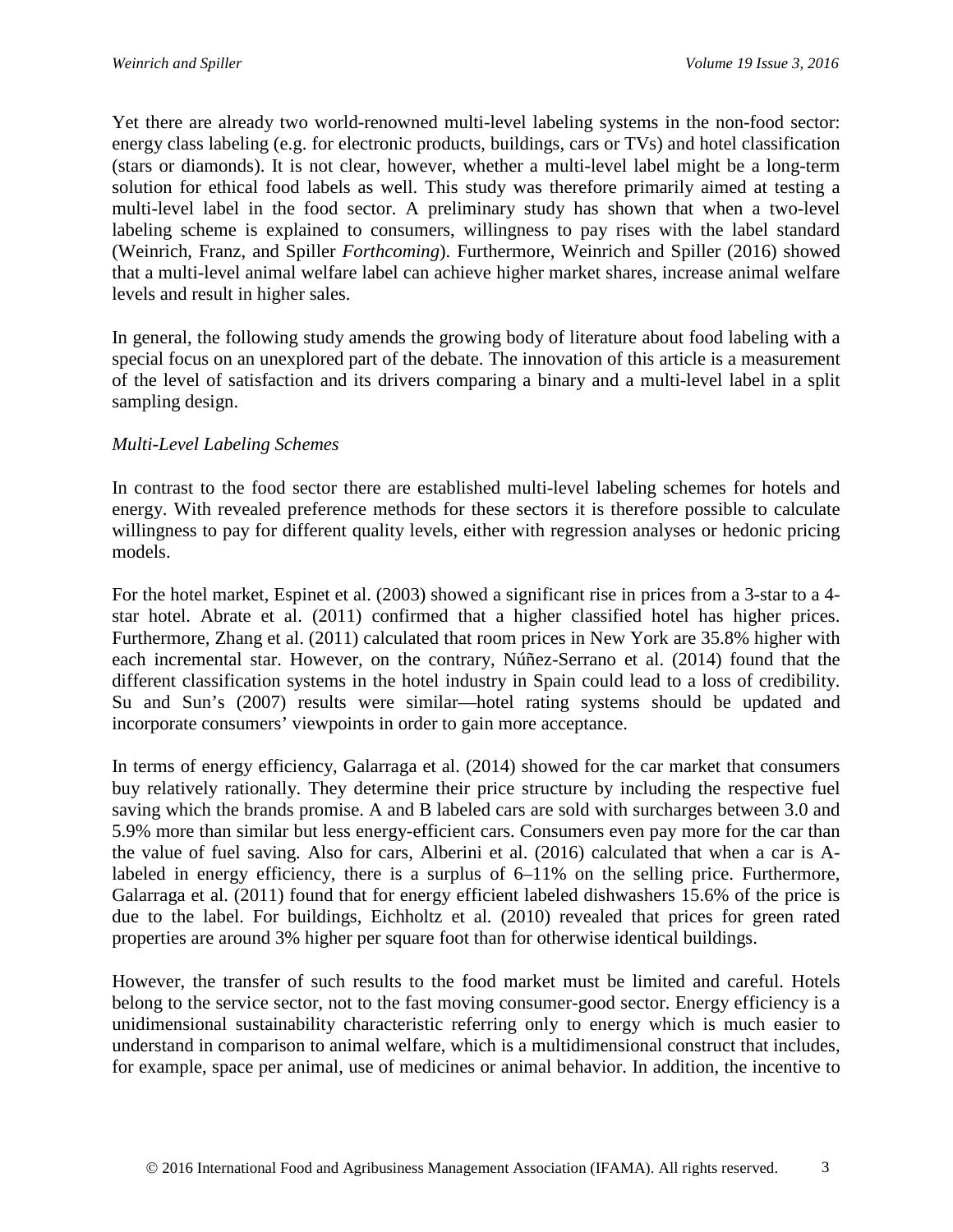buy energy-efficient labeled products are most likely about saving money in the long run which is not the case when buying animal welfare labeled products with altruistic motives.

For the food market, there has been a variety of studies with a focus on nutrition labeling. Nutrition labeling can be binary (e.g. "Healthier Choice Tick" or "Smileys"), but can also be multi-level ("Traffic light" [TL; rating saturated fat, sugar, and sodium per serving], "Wheel of Health" and "GDA [Guideline Daily Amount] scores") Andrews et al. (2011) compared a binary nutrition label indicating a healthier choice (Smart Choices Program) to a TL labeling scheme in their study. Although the participants stated that they preferred the simpler label, the binary label could lead to positive (and potentially misleading) nutrient evaluations and product-healthiness perceptions when compared to a multi-level labeling system (ibid.). These findings are supported by Kelly et al. (2009), who found that consumers could identify healthier food with the TL system five times better than with the GDA system and three times better than with a colored GDA system. This work has been complemented by Roberto et al. (2012), who conducted an analysis that used nutrient quizzes. They found that participants achieved the best overall performance with the TL+ (additionally rating fiber and protein per serving) system when compared to no label, TL and GDA labeling systems.

These results from the literature indicate that a multi-level label might have clear benefits compared to a binary labeling system. However, these findings cannot be transferred to ethical labeling directly because, while nutrient and nutrition labeling refers to physical aspects, ethic labeling has different, often motivational, underlying consumption reasons. Additionally, ethical aspects often do not affect product attributes themselves but process attributes. However, Fisher et al. (2013) have suggested the use of a multi-level ecolabel based on theoretical calculations.

# **Objectives and Conceptual Framework**

For the success of a food label which aims to reduce information asymmetry, it is important to meet the information needs of the target group (Verbeke 2005). If the information provided by a label is sufficient, satisfaction with the label and therefore with the product rises and repeated purchase is probable (Grunert 2002; Scott and Worsley 1994). The given amount of information differs between a binary and a multi-level label. Thus, the objective of this article is to investigate whether influences on consumer satisfaction with ethical food labeling systems differ between a binary and a multi-level labeling system. In this way, it can be analyzed whether an ethical multi-level label can be considered superior to a binary label and so deliver important results for both food producers and policy makers.

Our study uses an experimental animal welfare label to test the viability of using a multi-level label in the food market due to the fact that animal welfare is representative for ethical food labels as e.g. discussed by Schröder and McEachern (2004). Furthermore, animal welfare is discussed intensely in many industrialized countries (e.g. Clark et al. 2016). Since no wellknown multi-level label exists for animal welfare in the German market, a potential bias of the study due to images of existing labels could be prevented.

In detail, this study was aimed at identifying the potential problems and advantages of a multilevel label in comparison to a binary label. This was achieved by using a split-sample design to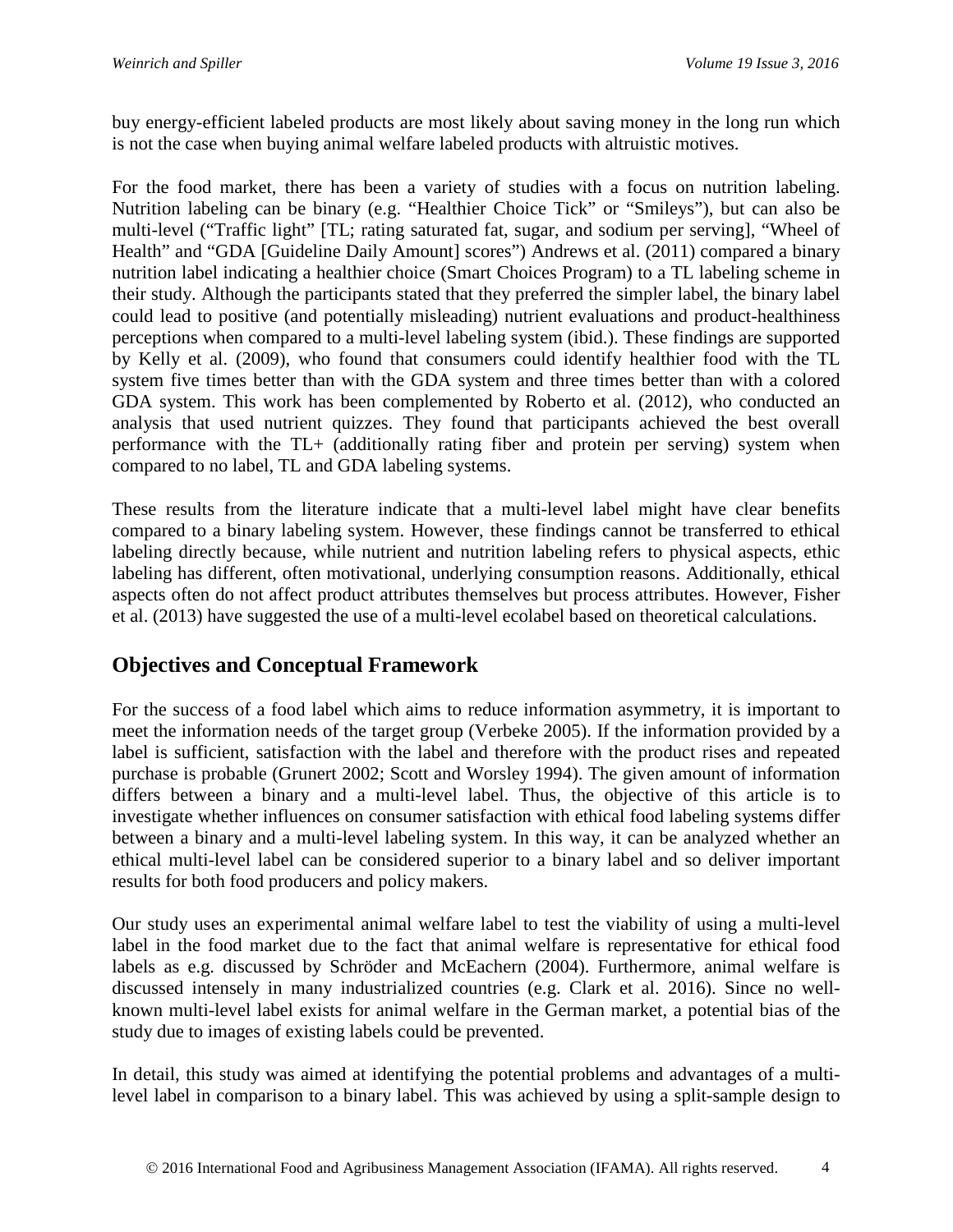differentiate between both approaches. Again, to prevent potential bias, the binary as well as the multi-level label were designed specifically for the study and do not currently exist in the market. The two facets of this study were undertaken as they will contribute to the consumer research that needs to be conducted prior to introducing a multi-level label for ethical food products.

In order to assess consumers' satisfaction with a labeling scheme, influencing factors had to be identified. From the literature, the following five factors influencing labeling satisfaction were determined:

## *1-Comprehensibility*

Comprehensibility is an essential factor for the distribution and success of a food label. If a label is not understood by consumers, it does not facilitate the weekly shopping. It adds no value so consumers would almost certainly be dissatisfied with such a labeling scheme. Aarset et al. (2004) found that in Europe, consumer knowledge about what organic and respective ecolabels actually mean is not sound. This was confirmed by Buxel and Schulz (2010) in a consumer survey with German consumers—less than 50% of the participants indicated that they knew all about food labels and what particular labels actually revealed. Consumers did not possess any specific information about most labels. An explanation for these results might be found in the socalled 'information overload,' whereby consumers are confronted with a mass of information in everyday life—not only concerning food (Kolodinsky 2012; Kroeber-Riel and Esch 2004; van Kleef et al. 2008; Verbeke 2005). Due to limited cognitive capacity not all information provided on food packages, especially in textual form, can be processed – viz. limited willingness and opportunity to process information on food packages (Verbeke 2005). This is supported by the results from Schulte-Mecklenbeck et al. (2013), who confirmed that very little time has been spent on the decision-making process in order to understand and evaluate all relevant factors; instead, heuristics are applied. Furthermore, these authors found that visual stimuli gained more attention than numeric illustrations. Caputo et al. (2013) supported these findings regarding climate-friendly labeling. They found that environmental information related to time and distance is preferred by consumers in comparison to abstract numbers in the form of a carbon footprint.

From the above literature, it is inducible that the influence of comprehensibility on satisfaction with a label system is not predictable. A tiered presentation of different standards in food processing and product standards might either increase the comprehensibility of a multi-level label by transparently showing different standards or conversely, it might decrease comprehensibility, despite its transparency, due to complexity. The first hypothesis is derived as a result of the literature analysis:

**H1:** Comprehensibility of food labels influences consumer satisfaction with an ethical food labeling system.

## *2–Involvement*

Usually, consumer involvement in everyday products in the food sector is rather low as purchases are characterized as habitual in developed countries (Aertsens et al. 2009). However,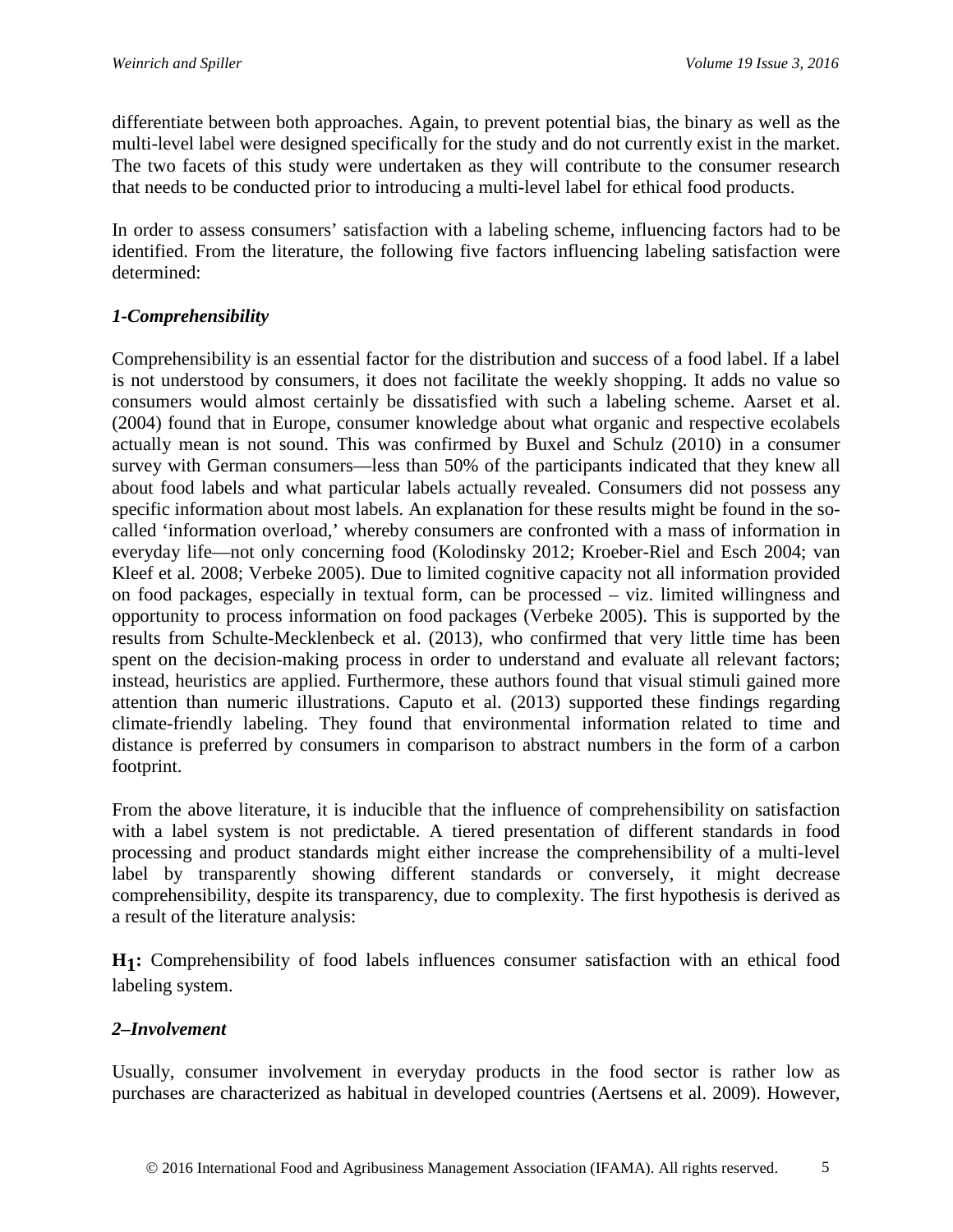knowledge may help increase food involvement (ibid.). Silayoi and Speece (2004) confirmed that visual packaging plays a major role in low involvement decisions. Here, a multi-level label can provide more information in a visual form than is possible with a binary-labeling system. However, if consumers are characterized by higher involvement, more information is usually sought (ibid., Spiller 2010). This has been confirmed by Espejel et al. (2009), who found that the influence of quality attributes on consumers' satisfaction with a labeling system depends on whether the consumers have a high or a low involvement. Consequently, the second hypothesis is:

**H2:** Involvement influences consumer satisfaction with an ethical food labeling system.

## *3–Time Pressure*

As shown in the previous section concerning involvement, most food decision-making processes are characterized by low involvement. In accordance with this is the fact that the time consumers spend on shopping has decreased over the last decade (Feunekes et al. 2008). Even seventeen years ago, Warde (1999) confirmed that consumers were facing more time constraints in everyday life, which resulted in an increased consumption of convenience food. Likewise, Darian and Cohen (1995) emphasized in an earlier study the time constraints for purchasing and preparing food as well as food consumption itself. Moreover, the analyses of Schulte-Mecklenbeck et al. (2013) showed that decision-making in terms of food purchasing is based on the assumption of limited search and also due to time constraints in everyday life. In addition, in a study carried out by van der Merwe et al. (2010), participants stated that their disinterest in label information was due to time pressure. Thus, time pressure can also be a variable that influences label satisfaction. A consequence of this pressure might be less time spent reading and understanding food labeling. Consumers' satisfaction with labeling could then be influenced in one of two ways: if consumers feel under time pressure, they could feel confronted with too much information on a multi-level label or they might find the information easier to access compared with a binary label as they do not have to read additional information. In order to test these assumptions in empirical research, the third hypothesis is formulated:

**H3:** Time pressure influences consumer satisfaction with an ethical food labeling system.

## *4–Trust*

Trust is an important construct concerning food labeling as a label transfers credence attributes into a search good (Caswell and Mojduszka 1996; Caswell and Padberg 1992; Jahn et al. 2005). However, Buxel and Schulz (2010) found that trust in labels is very variable depending on the particular label. For example, the Demeter label, a label from a German organic farming association with higher standards than the legal minimum for organic products, had 90% agreement for trust. The German governmental organic label was only trusted by 68% of the respondents. These agreement rates from German consumers can still be considered high after Aertsens et al. (2009) detected in a literature review, an overall lack of trust in the certification process for organic food. Specifically, Krystallis and Chryssshoidis (2005) found that less than one-third of Greek consumers trusted retail outlets which distributed certified organic products, reflecting great distrust in those vendors of organic products.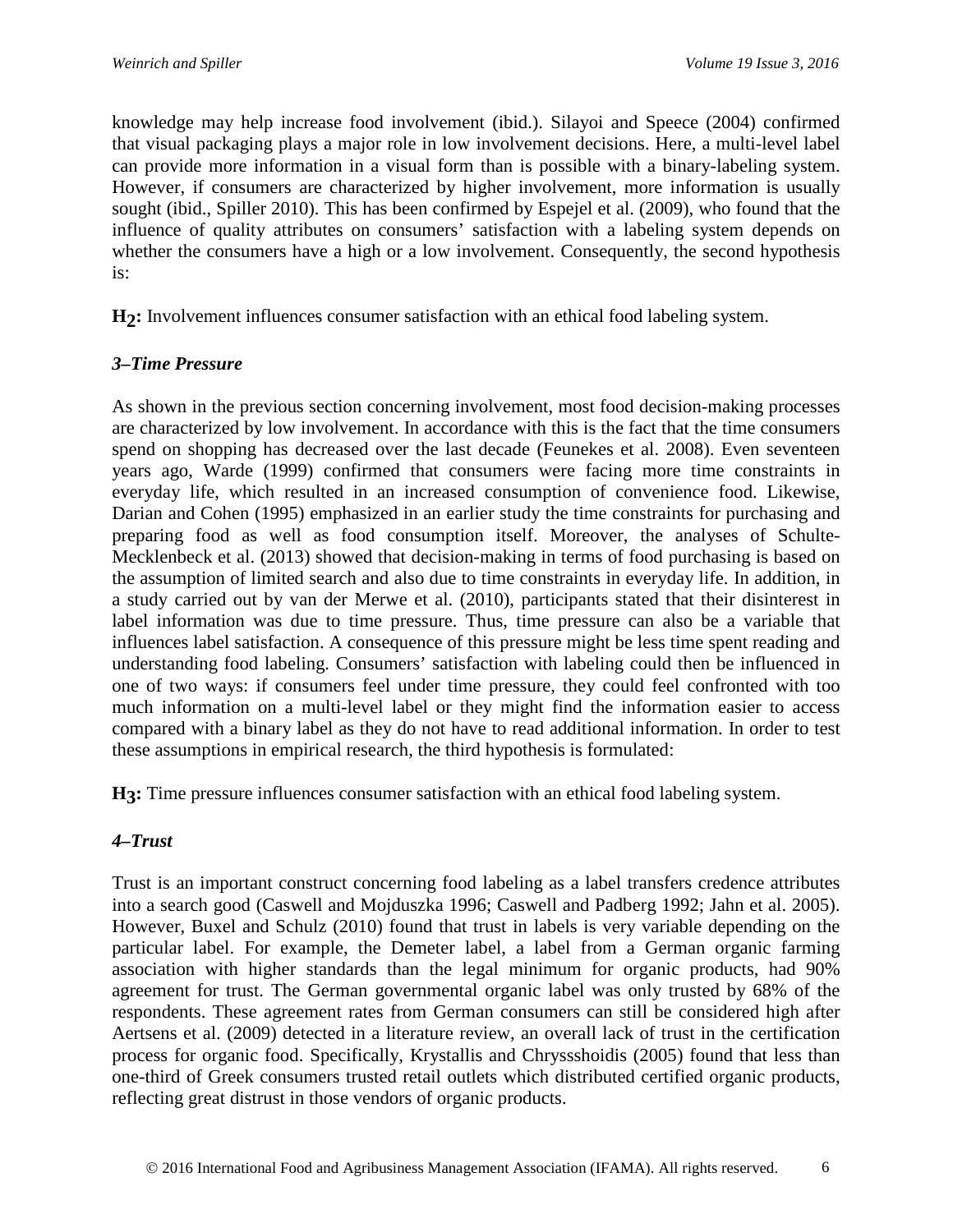This lack of trust could possibly be explained by the fact that differences between labels are not transparent for consumers. A multi-level label might gain more trust as product and process differences are more transparently presented. This might in turn effect satisfaction with the label. In an Australian consumer study conducted by Williams and Mummery (2012), the results showed that high proportions of consumers trusted the Heart Foundation Tick which signals healthy food. Logically, trust in a label is accompanied by a higher degree of satisfaction (ibid.).

In contrast, Fenko et al. (2016) modeled skepticism (a related concept) rather than trust in food labels. According to their results, skepticism (i.e. lack of trust) is a crucial factor that influences consumer responses to food. With respect to the present research question, therefore, it is possible that this would mean the more consumers trust a label, the more they are satisfied with that label. However, consumers who have higher generalized trust are no more likely to buy environmentally labeled products than those who have lower trust (Grebitus et al. 2015). Unlike this result, Roosen et al. (2015) showed that German and Canadian consumers' willingness to pay for new food characteristics increases when trust is higher. Thus, trust is essential when introducing innovative products which imply higher prices. Herrera and Blanco (2011) analyzed trust as a precursor for satisfaction. They also found that satisfaction influences willingness to buy and the purchase frequency. This was confirmed by Nocella et al. (2010, 2014). These authors ascertained that trust in a label is essential and that trust raises the willingness to pay a price premium for products with high animal welfare certification. Thus, due to this potentially higher willingness to pay, producers and retailers should also consider trust in their food labeling.

An analysis is required on whether a multi-level label system can gain more trust due to grading in its design and if the subsequent label satisfaction is higher compared to a binary label system. Hence, the fourth hypothesis is:

**H4:** Trust in food labels influences consumer satisfaction with an ethical food labeling system.

## *5–Use*

A label is only a helpful search attribute for consumers' decision making if it is used frequently. Thus, for a labeling system to succeed, it is crucial to examine whether satisfaction with a multilevel or a binary labeling system is influenced by use. However, this question has not been addressed in research as yet. Generally, despite limited label knowledge, consumers have a positive attitude towards food labeling. According to Buxel and Schulz (2010), 85% of German consumers think that a food label is a good thing, and 80% say that labels are useful. Besler et al. (2012) stated that about 75% of Turkish consumers report using food labels, with barriers for use being the lack of understanding of terms, symbols and values together with poor presentation of information. Both these sets of authors' results might be interpreted as being in favour of a multilevel labeling system as such a design could be understood more intuitively, would increase use, which in turn would raise consumer satisfaction. In contrast, other results from empirical research favour binary labeling systems. Although label information is used by nearly all consumers, they still prefer simplified labeling (Silayoi and Speece 2004). However, it may even be that the label's degree of comprehensibility is less important with respect to use, as Verbeke et al. (2012) proved that label use is closely connected with interest.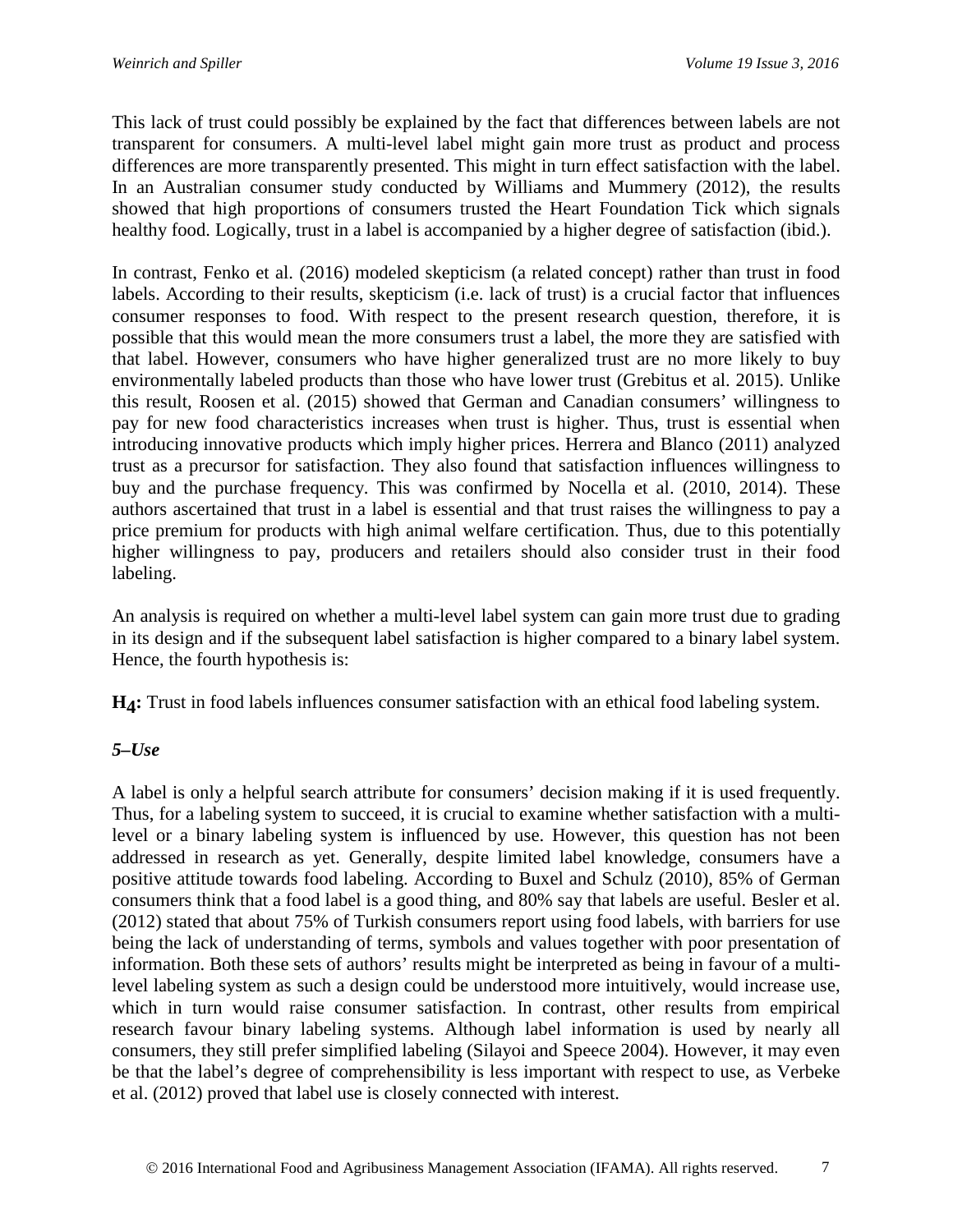There is also still a percentage of consumers who do not use food labels at all. Such consumers rely instead on the availability of food, freshness, quality and the impression of the package design itself (van der Merwe et al. 2010). This would mean that use itself had no influence on consumer satisfaction with a labeling system. In order to analyze whether label use has an influence on satisfaction with a labeling system, the fifth hypothesis is proposed:

**H5:** Food label use influences consumer satisfaction with an ethical food labeling system.

The five above-mentioned factors were modelled as latent variables influencing consumer satisfaction with a labeling system. In a consumer study, the participants were presented with either an ethical binary or a multi-level label. This split sampling approach serves as a moderator variable. Figure 1 shows the relationships between the latent variables used in our model. The underlying items are shown in Table A2 in the Appendix. Finally, a multi-group comparison between the binary and the multi-level split for all five hypotheses will be carried out in order to test for differences between the two labeling systems.



**Figure 1.** Moderator modeling framework **Source.** Authors' illustration

# **Material and Methods**

The data collection took place in 2014 by means of an online access panel. The sample size is 1,538 German consumers. Quotas were set for age, gender, education and income to ensure maximum representation from the German population.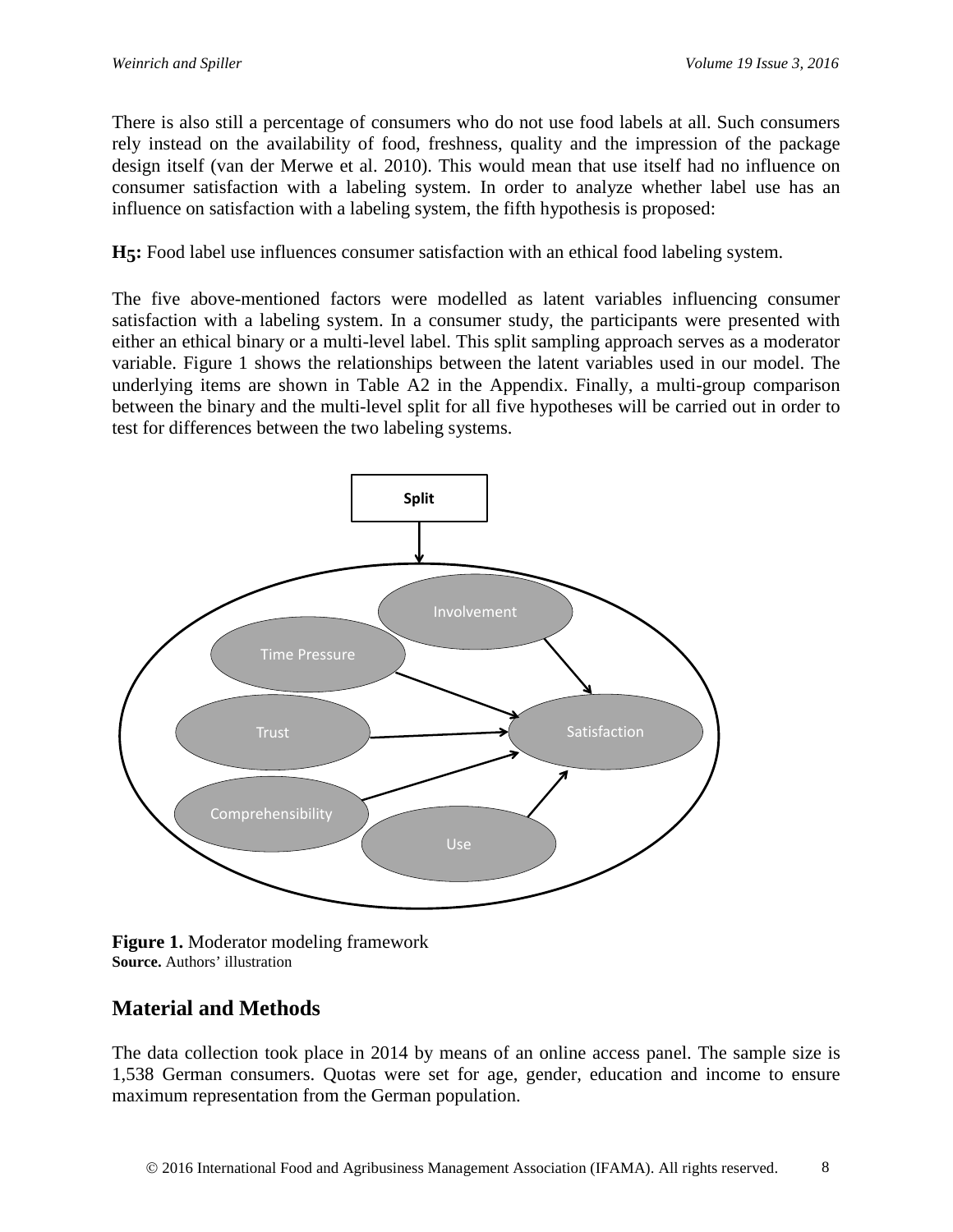Split-sampling design signifies that the participants were randomly allocated to one of two groups so that they either saw the binary or the multi-level label. The quotas mentioned above were also set within each sub-sample  $(n = 769)$ .

The questionnaire had the following structure:

At the beginning of the survey, the participants were given information about and shown either an experimental binary or a multi-level label. The consumers received two examples of the standards of the label: floor area per animal and transport time requirements to the slaughterhouse (the minimum standards used are those legally required by the Federal Republic of Germany). These two standards were chosen as examples because transportation time has an influence on animal welfare (Vecerek et al. 2006) and is an important and straightforward aspect for consumers (Pouta et al. 2010). From a scientific perspective, stocking density is also an important factor for animal welfare (Bokkers et al. 2011; Talebi et al. 2014; Turnbull et al. 2005) and is considered to be essential information for animal welfare oriented customers (de Jonge and van Trijp 2013; Vanhonacker et al. 2009).

After this introduction, consumers had to make a choice between conventionally produced meat and the labeled product (binary split) or one of the labeled alternatives (multi-level split) and the label information was provided a second time<sup>[1](#page-8-0)</sup>. Subsequently, there were questions about attitude towards the label. Further questions regarding quality aspects, labeling, and purchasing behavior were the same for both sub-samples.

The respondents scored their answers on five-point Likert scales or Likert-like scales. The Likert scales for the statements concerning time pressure were taken from the Marketing Scales Handbook (Bruner et al. 2001) and partly from a modified version of a labeling study conducted by Buxel and Schulz (2010). However, most of the items had to be developed by the authors due to the explorative character of the study.

Initially, expert pre-tests were carried out in order to carefully examine whether the items loaded were the intended latent variables. Ten colleagues involved in similar research fields were asked to allocate the items, which were mixed in order of their latent variables. Those items not allocated to the same latent variable by the majority of experts were removed. Finally, before the field phase, pre-tests were carried out with consumers of differing age, sex, education and net household income.

The field phase took place in September and October 2014. All statements were presented randomly to the participants to prevent sequence effects.

The data was analyzed using SmartPLS statistical software, Version 3.1 and by applying structural equation modeling methods (Ringle et al. 2015). The analysis of PLS models contains two steps which are an assessment of the reliability and validity of the measurement model (outer model) and an assessment of the structural model's fit (inner model) (Hair et al. 2011).

<span id="page-8-0"></span><sup>&</sup>lt;sup>1</sup> For the choice sets and the corresponding detailed information given to the respondents see Figures A1 and A2 of the Appendix.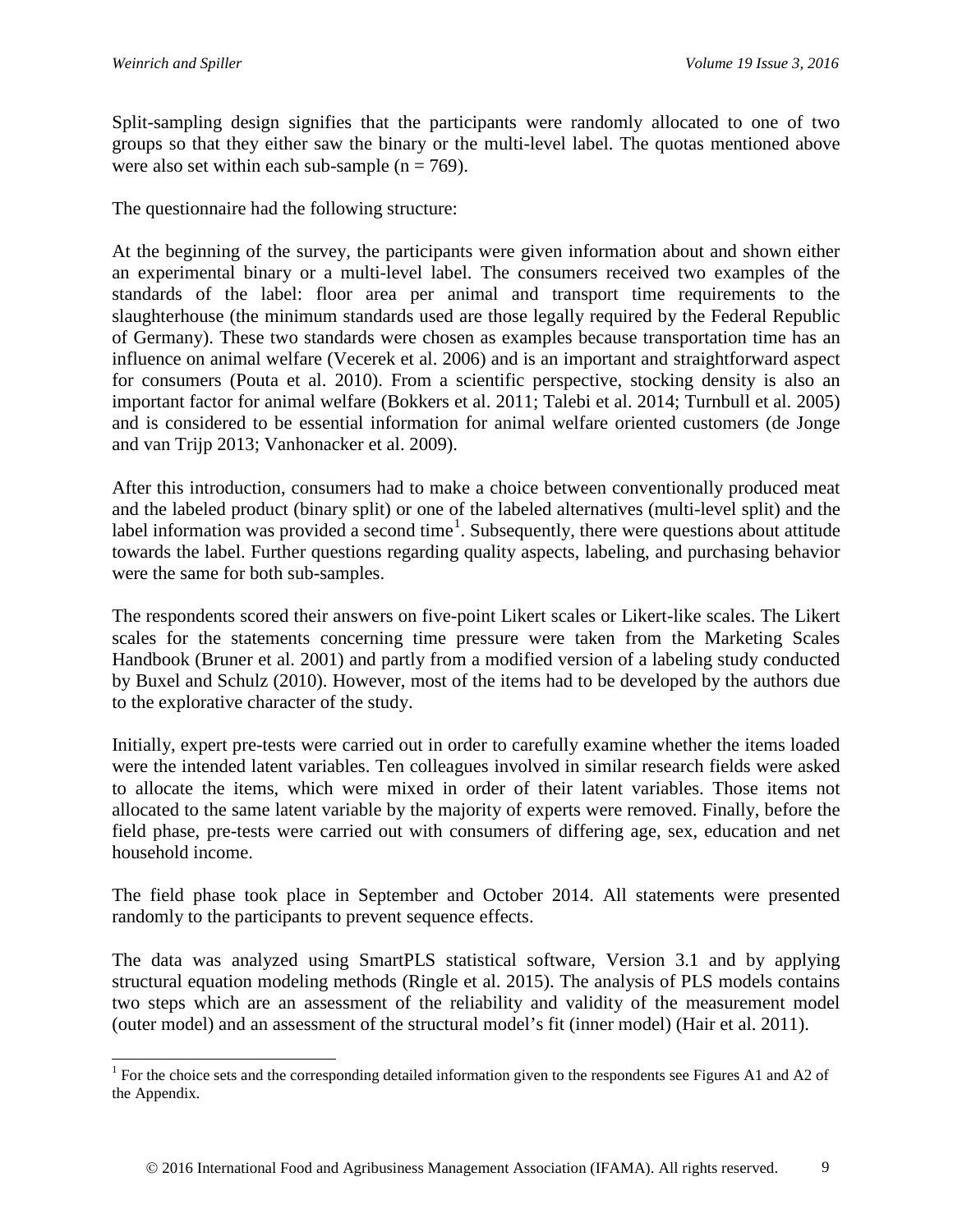The moderator modeling framework described above was then built into SmartPLS. Afterwards, the PLS Algorithm, bootstrapping, blindfolding procedures and the multi group analysis (MGA; Sarstedt et al. 2011) were conducted.

# **Results**

### *Sociodemographic Characteristics of the Sample*

Due to the set quotas, the sample is in accordance with the distribution of age, sex, regional distribution, education and net household income in Germany. Furthermore, this is also valid for both sub-samples as the quotas were set within each of them. The average age is forty-four years, and 49.2% of the participants are male. The regional distribution corresponds to the German population. Of the respondents, 30.1% have a net household income of less than  $\epsilon$ 1,500 per month. Only the education levels were not perfectly met, as the higher education level is slightly overrepresented. However, this is not unusual for online surveys as Granello and Wheaton (2004) have shown, and the advantages of online surveys outweigh this single disadvantage. The complete results including the results for the distribution in Germany can be found in Table A1 of the Appendix.

### *Satisfaction with an Animal Welfare Label*

To capture first impressions of satisfaction with the respective label, statements were evaluated descriptively and mean values calculated for each sub-sample. In order to analyze whether there are significant differences between the binary and the multi-level labels sub-sample t-tests were performed. The results are shown in Table 1 below.

It can be seen that for each statement the mean value is higher for the multi-level split. With the exception of three items (1: "I think the animal welfare label is reliable"; 7: "Products with this label would attract my attention in the supermarket"; 10: "I would look for such products at the weekly market") the differences are statistically significant. In more detail, consumers in the second split (=multi-level-label) have a better idea of what the label is based on than in the first split (2;  $\mu$  Split 1 = 0.46;  $\mu$  Split 2 = 0.58). The same applies to Item 3; that the animal welfare label facilitates the comparison between products ( $\mu$  Split 1 = 0.41;  $\mu$  Split 2 = 0.54). Participants in the multi-level split are also of the opinion that the label provides precise information without being forced to read it for a long time (4;  $\mu$  Split 1 = 0.34;  $\mu$  Split 2 = 0.53) and they also think that the label gives the opportunity to learn more about a product without taking up too much time (5;  $\mu$  Split 1 = 0.39;  $\mu$  Split 2 = 0.57). In addition consumers in the multi-level split are more interested in products with this type of label than in the binary split (6;  $\mu$  Split 1 = 0.55;  $\mu$ ) Split  $2 = 0.67$ ). Furthermore and as a matter of choice participants in Split 2 would look for products with such a label in the supermarket or at the butcher  $(8; \mu \text{ Split } 1 = 0.35; \mu \text{ Split } 1$  $2 = 0.47$ ; 9;  $\mu$  Split 1 = 0.26;  $\mu$  Split 2 = 0.36).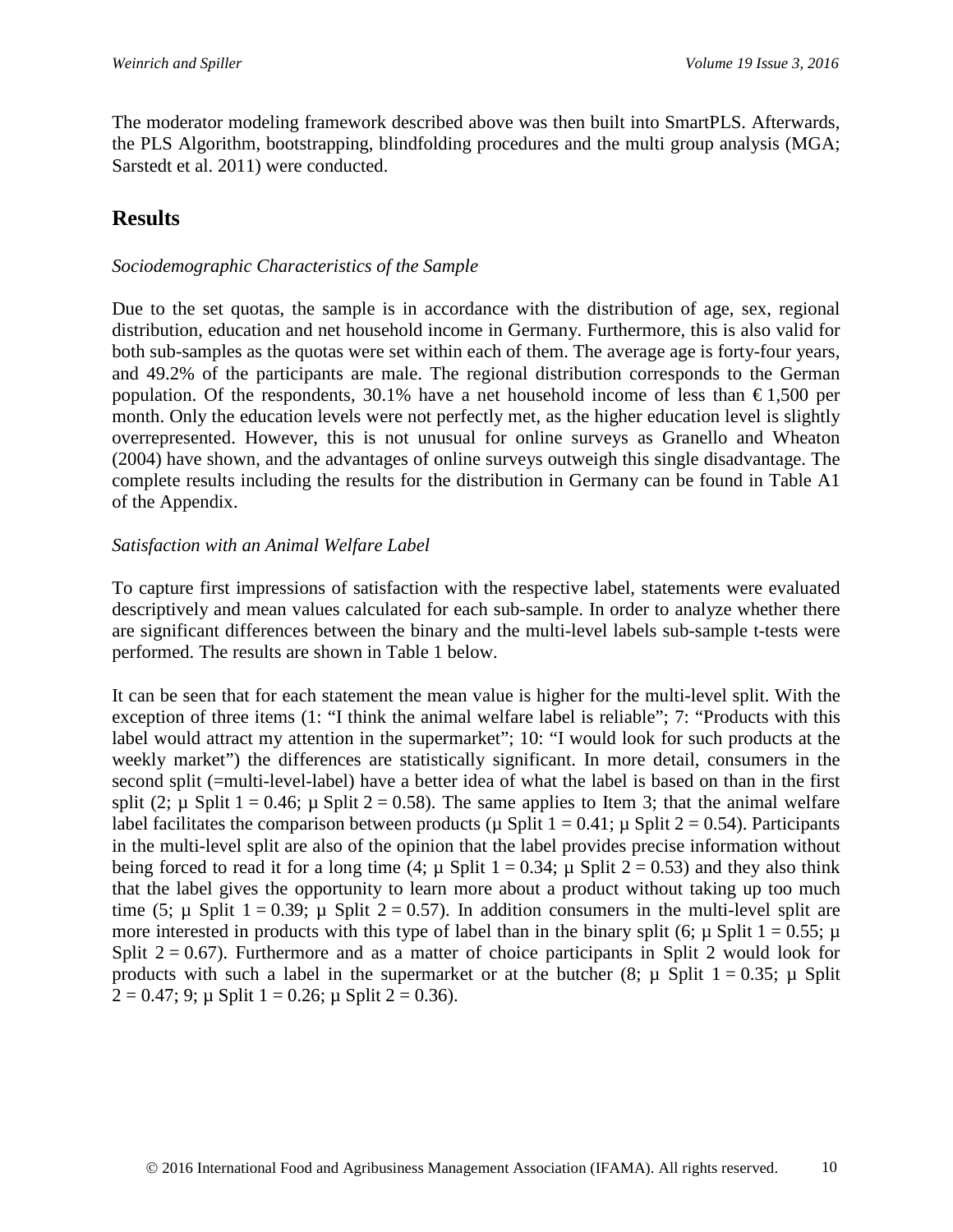#### **Table 1.** Satisfaction with an animal welfare label

|                         | <b>Statement</b>                                                           | I totally<br>disagree<br>$(-2)$ | L<br>disagree<br>$(-1)$ | Partly/<br>partly<br>(0) | $\mathbf I$<br>agree<br>(1) | I totally<br>agree<br>(2) | MV (SD)     |
|-------------------------|----------------------------------------------------------------------------|---------------------------------|-------------------------|--------------------------|-----------------------------|---------------------------|-------------|
| $\mathbf{1}$            | I think the animal welfare label is                                        | 3.6                             | 9.0                     | 45.2                     | 33.8                        | 8.4                       | 0.34(0.888) |
|                         | reliable.                                                                  | 3.1                             | 9.1                     | 41.1                     | 37.2                        | 9.4                       | 0.41(0.895) |
| $\boldsymbol{2}$        | I can imagine what the animal welfare                                      | 3.2                             | 11.3                    | 32.1                     | 43.2                        | 10.2                      | 0.46(0.933) |
|                         | label is based on.***                                                      | 2.7                             | 9.1                     | 28.4                     | 46.5                        | 13.3                      | 0.58(0.925) |
| $\mathbf{3}$            | The animal welfare label facilitates the                                   | 4.0                             | 13.9                    | 31.0                     | 39.8                        | 11.4                      | 0.41(0.992) |
|                         | comparison between products.***                                            | 3.9                             | 9.4                     | 30.2                     | 41.6                        | 14.9                      | 0.54(0.985) |
| $\overline{\mathbf{4}}$ | The animal welfare label provides me                                       | 4.2                             | 13.2                    | 36.3                     | 36.9                        | 9.5                       | 0.34(0.965) |
|                         | precise information without being<br>forced to read for a long time.***    | 3.3                             | 9.4                     | 31.6                     | 42.3                        | 13.4                      | 0.53(0.950) |
| 5                       | The animal welfare label gives me the<br>opportunity to learn more about a | 3.4                             | 13.4                    | 34.6                     | 38.0                        | 10.6                      | 0.39(0.962) |
|                         | product without requiring me to read<br>for a long time.***                | 3.4                             | 8.8                     | 29.4                     | 43.8                        | 14.6                      | 0.57(0.957) |
| $\boldsymbol{6}$        | I am interested in products with such a                                    | 3.7                             | 10.7                    | 28.9                     | 40.0                        | 16.6                      | 0.55(1.009) |
|                         | label.**                                                                   | 4.6                             | 6.7                     | 26.0                     | 43.1                        | 19.7                      | 0.67(1.012) |
| $\overline{7}$          | Products with this label would attract                                     | 3.8                             | 14.2                    | 32.5                     | 38.9                        | 10.6                      | 0.38(0.982) |
|                         | my attention in the supermarket.                                           | 3.9                             | 10.9                    | 33.9                     | 39.2                        | 21.1                      | 0.45(0.971) |
| ${\bf 8}$               | I would look for products with such a                                      | 5.6                             | 15.0                    | 30.5                     | 37.0                        | 11.9                      | 0.35(1.050) |
|                         | label in the supermarket.**                                                | 4.8                             | 12.0                    | 30.9                     | 35.7                        | 16.5                      | 0.47(1.054) |
| 9                       | I would look for such products at the                                      | 6.0                             | 17.3                    | 32.6                     | 33.5                        | 10.7                      | 0.26(1.054) |
|                         | butcher.**                                                                 | 6.0                             | 14.0                    | 33.0                     | 31.7                        | 15.3                      | 0.36(1.085) |
| 10                      | I would look for such products at the                                      | 7.5                             | 18.8                    | 32.6                     | 31.2                        | 10.0                      | 0.17(1.082) |
|                         | weekly market.                                                             | 7.6                             | 15.3                    | 34.4                     | 29.5                        | 13.2                      | 0.25(1.103) |

**Notes.** The first line indicates sub-sample one with the binary label; the second line indicates sub-sample two (multi-level) \* = significant at 10% level, \*\* = significant at 5% level, \*\*\* = significant at 1% level **Source. Authors'** own calculations

### *Evaluation of the Measurement Model*

In the following sections, the results of the PLS analysis are presented. Before starting the analyses, we conducted a confirmatory factor analysis in order to identify all the relevant items for a latent variable (cf. Appendix, Table C). All items that had an outer loading of less than 0.4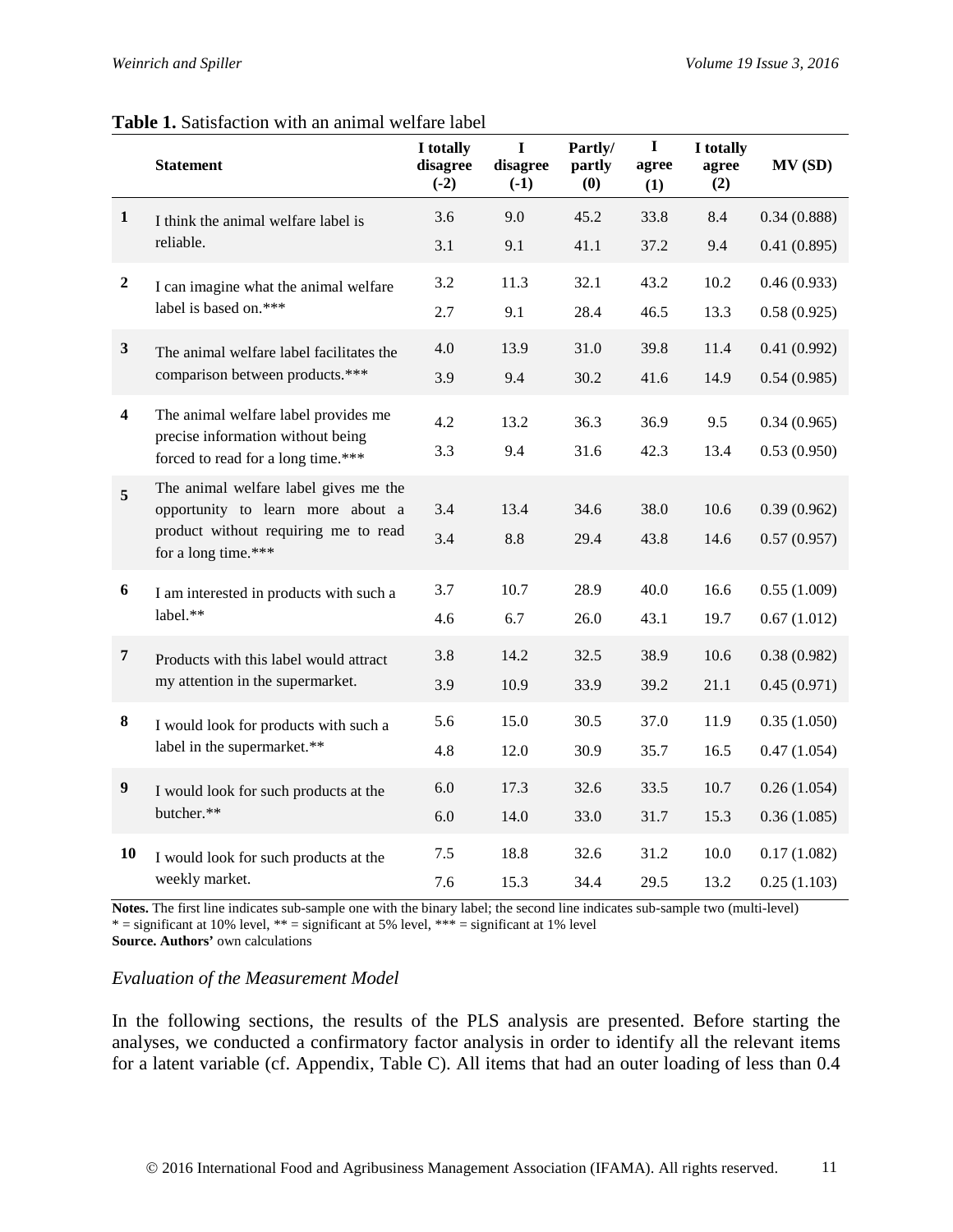were removed from the latent variables  $(4 \text{ items}^2)$  $(4 \text{ items}^2)$  $(4 \text{ items}^2)$  (ibid.). Apart from a few exceptions (one loading each on *satisfaction*, *involvement*, *comprehensibility*, *time pressure* and two loadings each on *trust* and *use*; all are  $> 0.4$  but  $< 0.7$ ), all the factor loadings on each latent variable are above a threshold of 0.7 or higher (Hair et al. 2013). Removing these items did not improve internal consistency reliability, and so they were included in the analyses (ibid.).

For internal consistency reliability, we applied both Cronbach's Alpha and composite reliability. This was done as Cronbach's Alpha usually tends to underestimate internal consistency reliability (Hair et al. 2013), whilst composite reliability is possibly a better indicator as it takes into account outer loadings of the indicator variables (Hensler et al. 2009, Hair et al. 2011). The recommended threshold of 0.7 or above was reached for both reliability coefficients (Nunnally and Bernstein 1994). The convergent validity was measured by the average variance extracted (AVE), which is comparable to the proportion of explained variance in the factor analysis and should be higher than 0.5 so that it explains more than half of the indicators' variance on average (Fornell and Larcker 1981). This criterion is fulfilled by the model. Table 2 contains the results for Cronbach's Alpha, the composite reliability and the average variance extracted in detail.

| <b>Variables</b>  | <b>Number of items</b> | $CRA (= 0.7)$ | $CR$ ( $>=0.7$ ) | $AVE$ ( $>=0.5$ ) |
|-------------------|------------------------|---------------|------------------|-------------------|
| Satisfaction      | 10                     | 0.926         | 0.938            | 0.602             |
| Comprehensibility | 6                      | 0.830         | 0.863            | 0.514             |
| Involvement       | 8                      | 0.873         | 0.900            | 0.533             |
| Time pressure     | 6                      | 0.857         | 0.866            | 0.522             |
| Trust             | 7                      | 0.870         | 0.900            | 0.569             |
| Use               | 5                      | 0.806         | 0.868            | 0.572             |

**Table 2.** Evaluation of the measurement model

**Notes.** CRA = Cronbach's Alpha, CR = Composite reliability, AVE = Average variance extracted **Source.** Authors' own calculations

For the assessment of the discriminant validity, the Fornell-Larcker criterion, and the cross loading should be considered. The Fornell-Larcker criterion requires that a latent variable should explain the variance of its own indicators better than the variance of other latent variables (Fornell and Larcker 1981). This criterion is met (see Appendix, Table A3). For the crossloading criterion, an indicator's loading on its assigned latent variable should be higher than its loading on all other variables (ibid.). The data analysis revealed that there was no evidence of any cross-loadings (data not provided but available on request).

## *Evaluation of the Structural Model*

A number of quality criteria were applied for the evaluation of the structural model. Firstly, the coefficient of determination, R-squared, was found to be 0.499 for the endogenous variable

<span id="page-11-0"></span> <sup>2</sup> *Labels on packages often present food better than it is in reality. (recoded)*; I miss important information on labels on food packages.; *I find details on food package well explained. (recoded)*; For many labels, I cannot understand the meaning.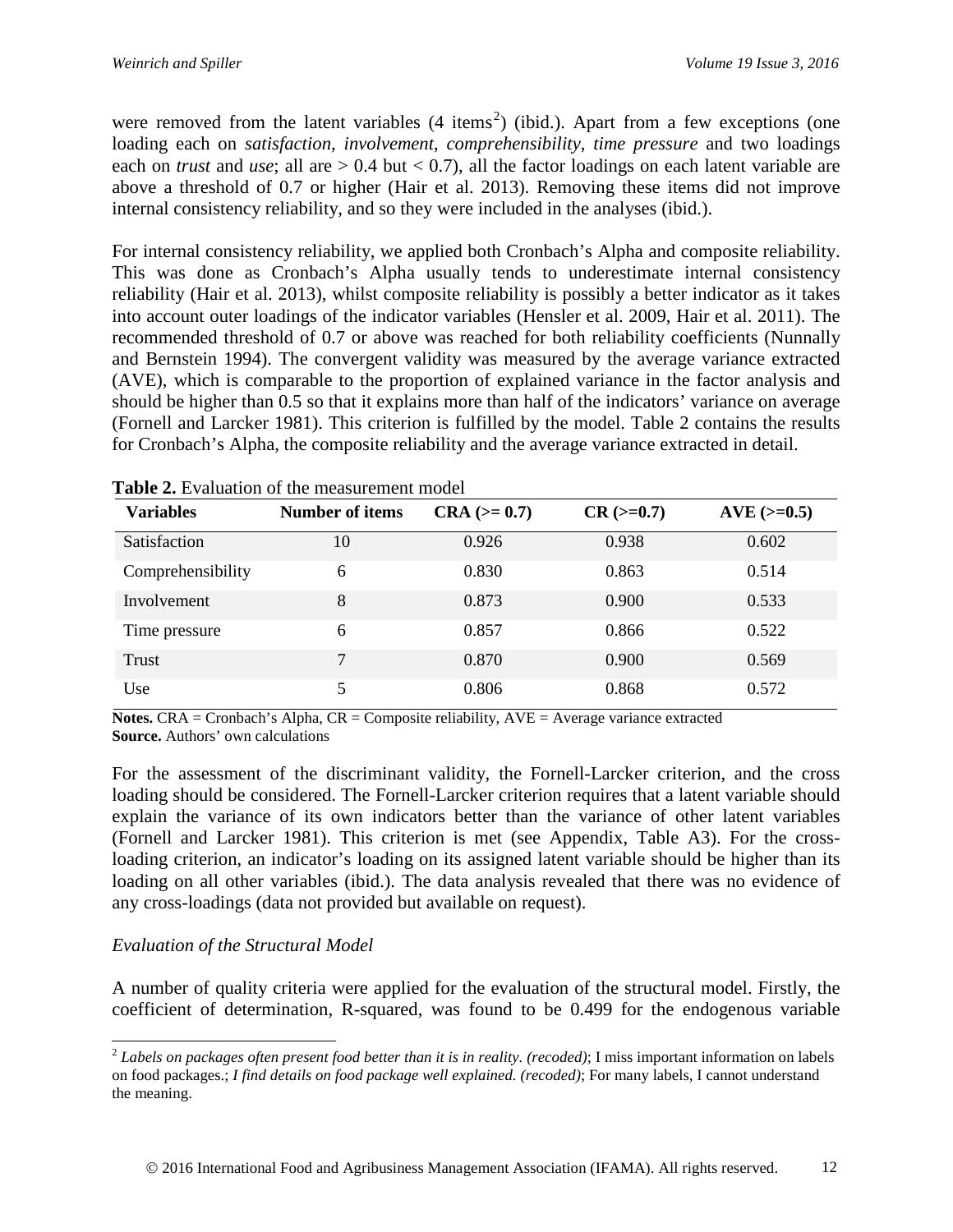*satisfaction.* This means that the five latent variables moderately explain 49.9% of the variance in *satisfaction* (Hair et al. 2011). Secondly, the predictive relevance, f-squared, was determined, whereby we found a moderate effect for *trust* (0.160). All the other four latent variables showed weak effects  $( $0.15$ ) (Cohen 1988)$ . Thirdly, we evaluated the size and significance of all the path coefficients in the complete model and in the two sub-samples (binary vs. multi-level label) (see below).

The bootstrap analysis showed that all five latent variables – *comprehensibility* ( $p \le 0.10$ )*, involvement* ( $p \le 0.1$ *), time pressure* ( $p \le 0.05$ *), trust* ( $p \le 0.1$ ) and *use* ( $p \le 0.1$ ) – have a significant effect on *satisfaction* in the case of the complete sample. These results indicate that the influence of *trust* is the strongest (0.389) on consumer *satisfaction* with the perspective labeling system, followed by *use* (0.266), *involvement* (0.141) and *comprehensibility* (0.043). *Time pressure* was found to have a negative influence (-0.074) on *satisfaction*.

## *Multi-Group Analysis*

A comparison of the binary and the multi-level label split revealed slight differences. R-squared for the binary split is 0.513, for the multi-level split 0.497. The composite reliability criterion was met for all five variables in both splits. However, the AVE for *comprehensibility* in the binary split is slightly smaller than the threshold of 0.5 (0.491). For all the other latent variables, the AVE is larger than 0.5. All the results for the variables for both splits can be seen in detail in Table A4 in the Appendix.

The multi-group analysis (MGA) also showed differences in the path coefficients. For the binary split, two of the five latent variables were found not to have a significant effect (*time pressure* and *comprehensibility*). In contrast, all five latent variables showed significant results for the multi-level split.

To summarize, the hypotheses H2, H4, and H5 can be confirmed: *involvement*, *trust,* and *use* have a significant influence on consumers' *satisfaction* with labels for both splits. For *time pressure* (H3) and *comprehensibility* (H1), the hypotheses could only be verified for the multilevel split. An overview of the results is provided in Figure 2.

The bootstrap for PLS-MGA (Henseler 2007) revealed that two of the five latent variables – namely *trust* and *time pressure* – have significant differences between the consumers who saw the binary label and those who saw the multi-level label ( $p \leq 0.1$ ). *Comprehensibility*, *involvement,* and *use* do not show any significant differences whether the respondents were confronted with a binary or a multi-level label. Consequently, the significant differences confirm hypotheses H3 and H4. The detailed findings are presented in Table 3.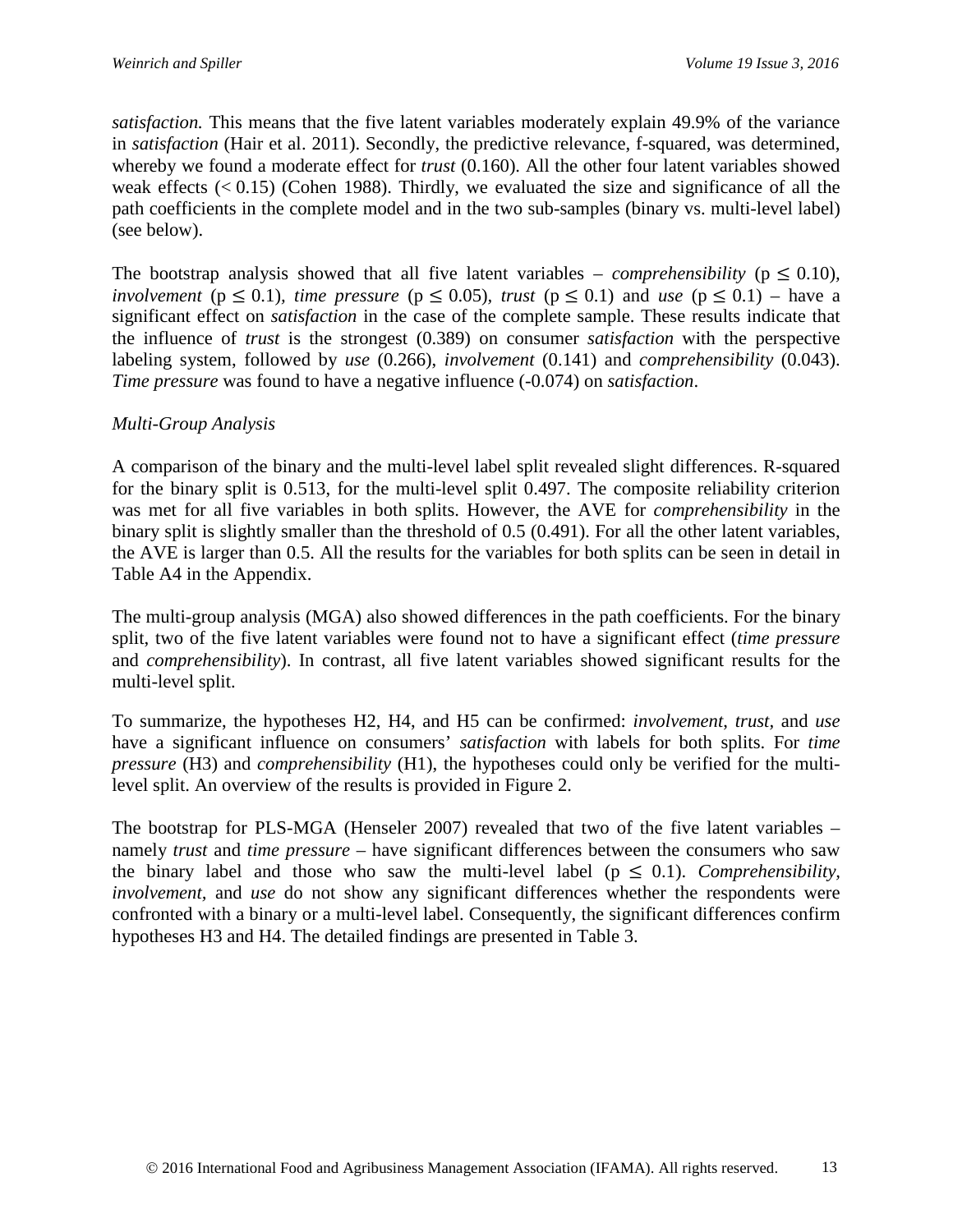

**Figure 2.** Results of the path coefficients

Notes: \* = significant at 10% level, \*\* = significant at 5% level, \*\*\* = significant at 1% level; ns = not significant; dark grey boxes = binary split; light grey boxes = multi-level split; for detailed results see Tables A5 and A6 of the Appendix

**Source.** Authors' own calculations and illustration

| Table 3. Multi-group comparison results |  |
|-----------------------------------------|--|
|-----------------------------------------|--|

| Relationship                                 | <b>Comparison</b>            | diff  | <b>PLS-MGA</b><br>(P-Henseler) |
|----------------------------------------------|------------------------------|-------|--------------------------------|
| comprehensibility $\rightarrow$ satisfaction | binary vs. multi-level label | 0.036 | 0.799                          |
| involvement $\rightarrow$ satisfaction       | binary vs. multi-level label | 0.039 | 0.253                          |
| time pressure $\rightarrow$ satisfaction     | binary vs. multi-level label | 0.075 | 0.069                          |
| trust $\rightarrow$ satisfaction             | binary vs. multi-level label | 0.091 | 0.080                          |
| use $\rightarrow$ satisfaction               | binary vs. multi-level label | 0.064 | 0.819                          |

**Source.** Authors' own calculations

## **Discussion and Conclusion**

The results of the present study on the five latent variables and their effect on consumer satisfaction with respect to the two different labeling schemes (binary and multi-level) provided interesting insights. At first sight, significant differences for seven out of ten statements building the latent variable *satisfaction* indicate that consumers might be more satisfied with a multi-level label than with a binary label.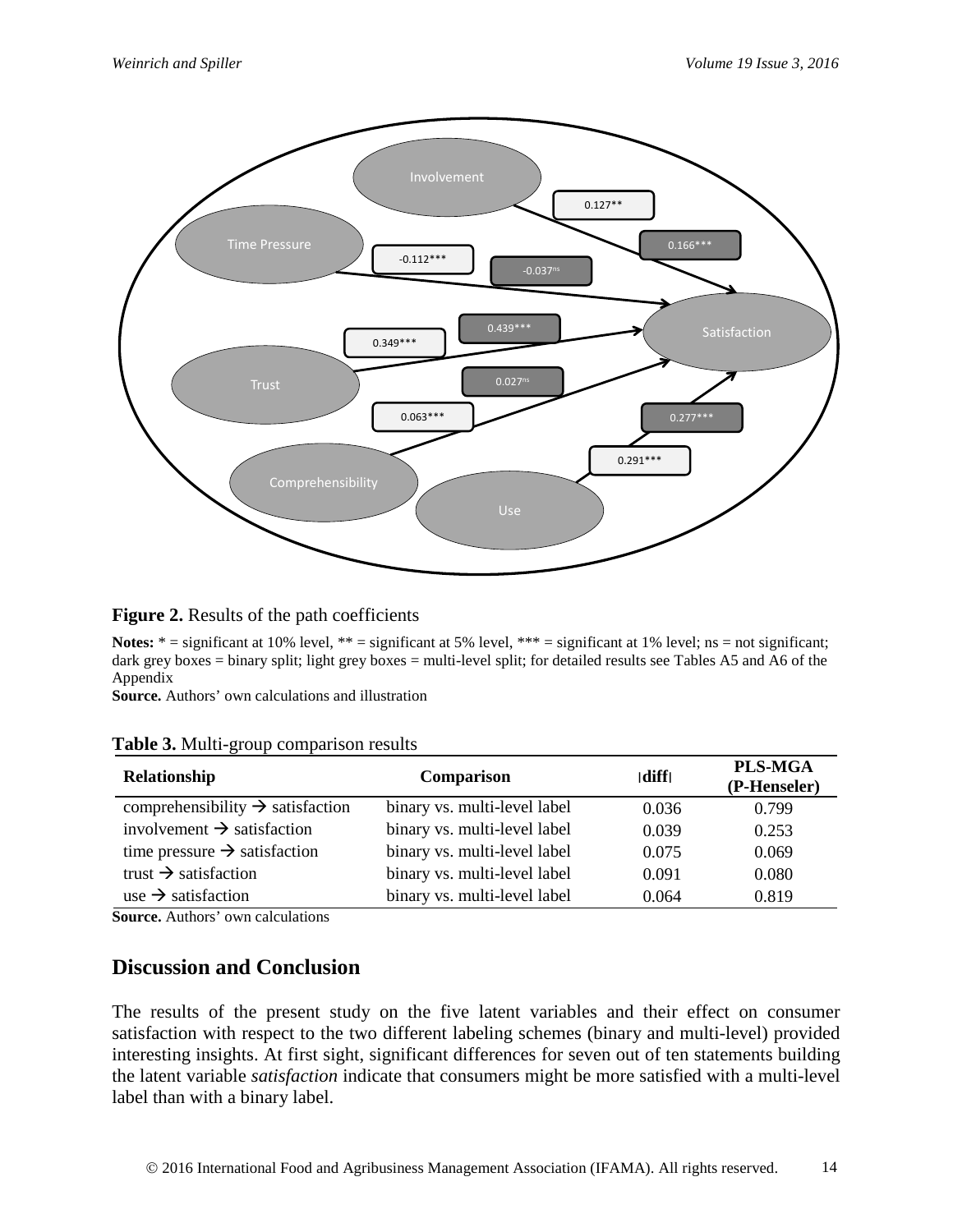There were no statistical differences between the two labeling schemes for the latent variables *comprehensibility*, *involvement,* and *use*. In contrast, there were differences for both *time pressure* and *trust.* The group comparison indicated that trust as a precondition is more necessary for a binary label whereas high time pressure reduces satisfaction with a multi-level label.

There could be several explanations for the lack of statistical difference between the two subsamples for *comprehensibility*. First, it might be the case that the multi-level label was no more easily understood than the binary-level label. However, the influence of *comprehensibility* on *satisfaction* was not significant for the binary split and when only the multi-layer split is considered on its own then *comprehensibility* significantly increases *satisfaction*. This is an indication that the multi-level labeling schemes might indeed be superior in terms of *comprehensibility*. Secondly, the non-significant result in the MGA might be explained by the information overload theory (Kolodinsky 2012; Kroeber-Riel and Esch 2004; van Kleef et al. 2008; Verbeke 2005), as a five-level label such as the one used in this study is rather complex. Accordingly, this study's multi-level label may have provided too much information so that the probands applied heuristics rather than trying to understand the underlying principles of the labeling scheme (Schulte-Mecklenbeck et al. 2013). However, to verify this assumption, further research needs to be carried out.

If five levels are too many, the vital factor of how to design the labeling scheme would not be how much information is included but whether or not consumers are confronted with too much information. Therefore, *comprehensibility* remains a crucial factor for food labeling in general (Aarset et al. 2004; Grunert and Wills 2007). Food packages are often cluttered and not userfriendly. Producers should focus instead on those essential features they want to emphasize in the package design. However, one argument against the idea that a five-level label is too complex to have high *comprehensibility* is that the worldwide five-level labeling system works for hotel classification. Further studies analyzing *comprehensibility* should be aimed at detecting the optimal number of grades for a multi-level food label.

There was also no statistical difference between the splits for the second latent variable *involvement* although *involvement* was seen to have an influence on consumer *satisfaction* when each split was considered separately. It can, therefore, be concluded that *involvement* has an influence, but its strength is similar in both of the two labeling schemes. This may be explained by considering the level of involvement as an attitude or part of an individual's character rather than an influence on a labeling scheme. So whether consumers make the effort to gather further information on a labeling scheme depends on their involvement characteristics. This explanation for the current result would be in line with the outcomes of Spiller (2010) and Espejel et al. (2009) who also stated that consumers either have high involvement or not in food products.

The fact that the PSL-MGA for *use* is also not significant is unsurprising considering the result for *comprehensibility*. *Use* is closely connected with the label being understandable or not. Labels are generally considered to be important for consumers (Besler et al. 2012, Buxel and Schulz 2010). However, it is also entirely possible that a multi-level labeling scheme does not outclass a binary label in terms of impact on the user. Nevertheless, the literature still shows that label design remains a crucial factor in its use (Besler et al. 2012, Silayoi and Speece 2004).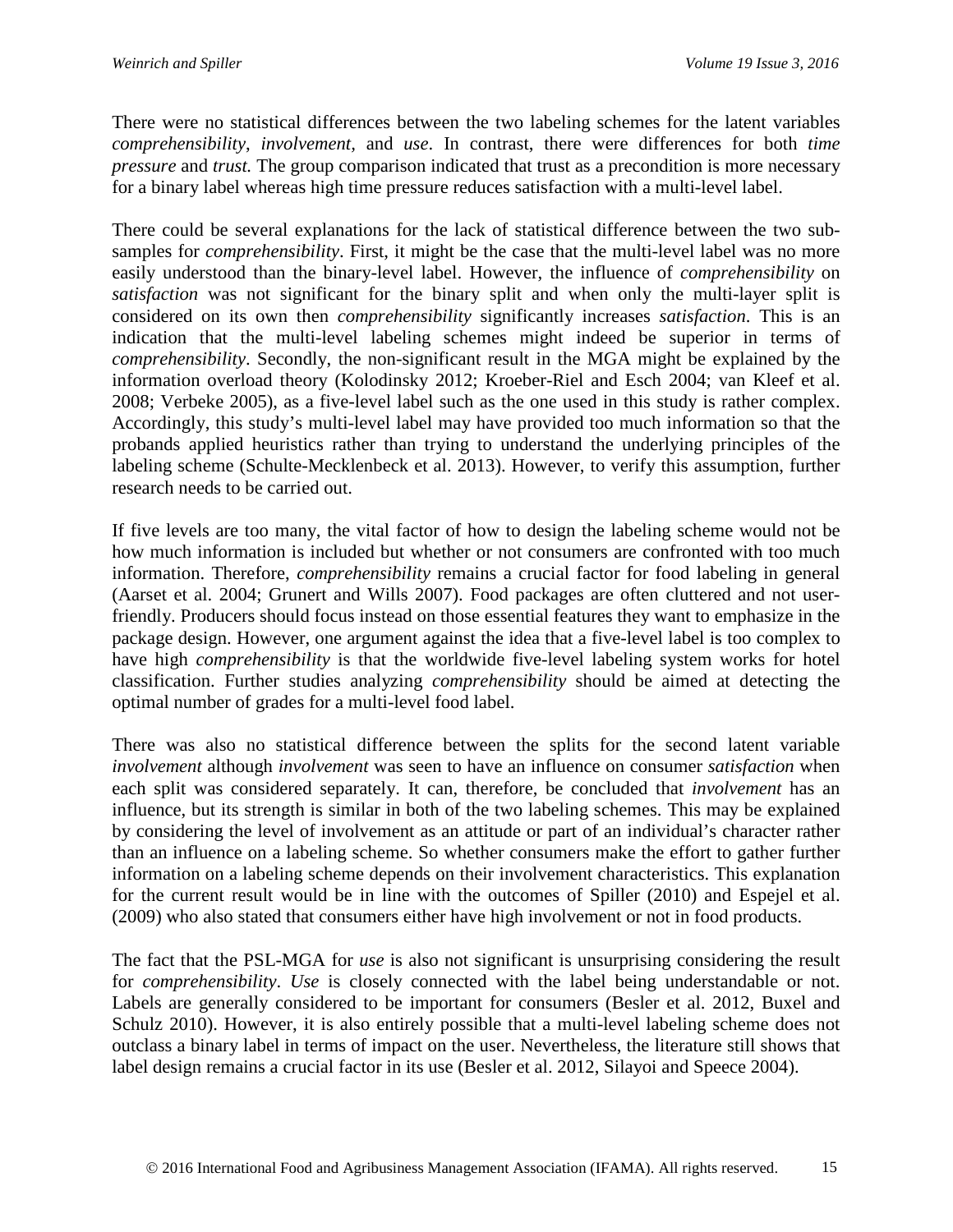A significant difference between the two food labeling systems can be found for *time pressure*. *Time pressure* was found to lower satisfaction with a multi-level label compared to a binary label as the value for the multi-level split is more negative (-0.112) than the result for the binary split (-0.037). This could be explained by the fact that a multi-level labeling scheme is presently unknown in the food sector. The pro-bands (i.e. the consumers) would have to become accustomed to such a labeling system, especially as weekly food shopping is characterized by habit purchases (Silayoi and Speece 2004, Schulte-Mecklenbeck et al. 2013). Furthermore, this might be supported by the argument that the multi-level seems more complex for consumers at first sight. However, once a multi-level labeling scheme becomes more familiar to consumers, *time pressure* might have an opposite effect. That is if a product's details are shown transparently on food packaging so consumers would not have to search for additional information on different binary labels (e.g. about the governmental organic label and an organic label allocated by an organic farming association). A multi-level label can indicate differences in such labels without the requirement of additional information. These assumptions should be verified by further qualitative research approaches. However, this result does emphasize the need to take great care in introducing a multi-level labeling system. No matter whether the label is allocated by the state or by a manufacturer, its introduction should be accompanied by marketing campaigns such as advertising on nationwide TV to make both the labeling system and the label itself popular.

Although a significant difference was found for *trust* between *satisfaction* with the multi-level (0.349) and the binary label (0.439), *trust* still seems to have less influence on *satisfaction* with the multi-level label than the binary label. This can be explained by the fact that a multi-level label displays more detailed information than a binary label and might thus inspire more confidence. As *trust* is an essential component for a label's success (Fenko et al. 2016, Herrera and Blanco 2011, Nocella et al. 2010, 2014), it is a good indicator for a multi-level label's potential market impact as the multi-level label seems to be more trustworthy. Nevertheless, it is important to investigate the underlying reasons for this difference in future qualitative research. *Trust* might also be influenced by the label allocator or the label's design. It would be most important to learn about these influences before the setting up and launching of a multi-level food label. This result is especially interesting for producers. In times when consumers have little trust in the food sector, a multi-level label seems to provide an excellent opportunity to enhance reputation.

As ever in empirical research, this study also has its limitations. It was the first one of its kind, and its design could be improved by experiences gained during the explorative survey into further studies. Another challenge for the preparation of a multi-level label launch is the pricing of the different levels. For this purpose, progressive as well as retrograde cost analyses should be calculated and matched with willingness-to-pay studies for ethical products. In addition, research should be carried out for different ethical products in order to gain deeper consumer insights into the grading of ethically labeled products.

The results indicate that a multi-level label has to be introduced carefully, and its design needs to be thought through in great detail. Grading should also be consistent with a multi-level labeling system, e.g. only stars, but not "premium stars", "star plus" or "star superior" in order to prevent consumer confusion. However, such a label can also be used to improve ethical food products' labeling as differentiated product characteristics are displayed to consumers more transparently.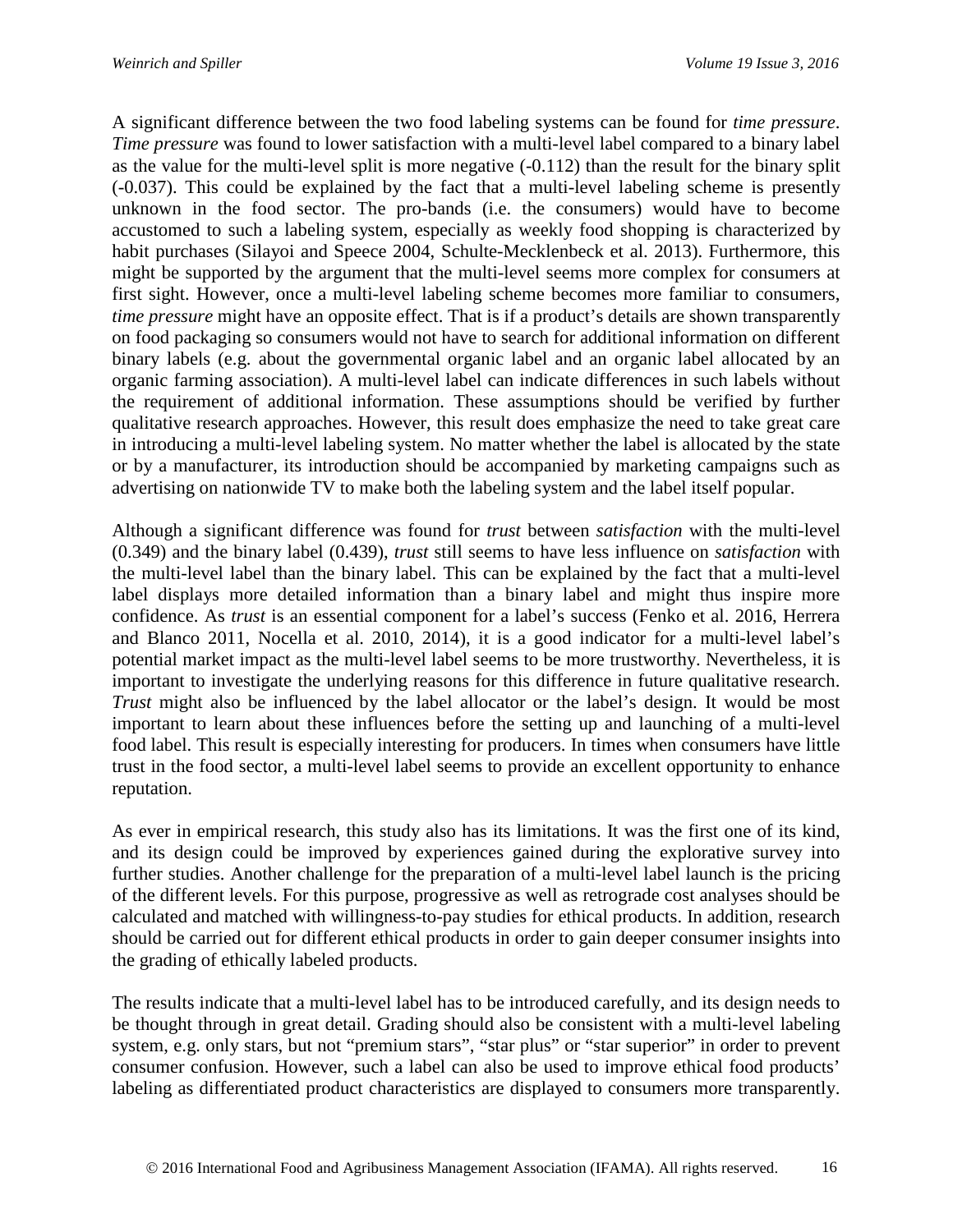Multi-levelling, therefore, provides producers with a good tool to highlight the advantages of a premium quality product. Are there also options for more price sensitive consumers who do not want to pay a high surplus for ethical attributes? If producers do not agree to consistent labeling schemes for ethical products or if there is failure of agreement to fund a marketing campaign, it might be advisable that the state is the allocator. The success of any multi-level labeling scheme will depend on transparency and communication.

## **Acknowledgement**

This study was supported by the German Academic Exchange Service in the form of a shortterm doctoral research scholarship.

## **References**

- Aarset, B., S. Beckmann, E. Bigne, M. Beveridge, T. Bjorndal, J. Bunting, P. McDonagh, C. Mariojouls, J. Muir, A. Prothero, L. Reisch, A. Smith, R. Tveteras and J. Young. 2004. The European consumers' understanding and perceptions of the "organic" food regime: The case of aquaculture. *British Food Journal* 106(2):93–105.
- Abrate, G., A. Capriello and G. Fraquelli. 2011. When quality signals talk: Evidence from the Turin hotel industry. *Tourism Management* 32(4):912–921.
- Aertsens, J., K. Mondelaers, and G. van Huylenbroeck. 2009. Differences in retail strategies on the emerging organic market. *British Food Journal* 111(2):138–154.
- Akerlof, G.A. 1970. The market for "lemons": Qualitative uncertainty and the market mechanism. *Quarterly Journal of Economics* 84(3):488–500.
- [Alberini,](http://www.iaee.org/en/publications/ejsearch.aspx?author=Anna+Alberini) A., M. [Bareit](http://www.iaee.org/en/publications/ejsearch.aspx?author=Markus+Bareit) and [M. Filippini.](http://www.iaee.org/en/publications/ejsearch.aspx?author=Massimo+Filippini) 2016. What is the effect of fuel efficiency information on car prices? Evidence from Switzerland. *The Quarterly Journal of the IAEE's Energy Economics Education Foundation* 37(3):315–342.
- Andrews, J.C., S. Burton and J. Kees. 2011. Is simpler always better? Consumer evaluations of front-of-package nutrition symbols. *Journal of Public Policy & Marketing* 30(2):175– 190.
- Besler, H.T., Z. Buyuktuncer, and M.F. Uyar. 2012. Consumer understanding and use of food and nutrition labeling in Turkey. *Journal of Nutrition Education and Behavior* 44(6):584–591.
- Bokkers, E.A.M., I.J.M. de Boer, and P. Koene. 2011. Space needs of broilers. *Animal Welfare* 20 (4):623–632.
- Bruner, G.C., K.E. James, and P.J. Hensel. 2001. Marketing Scales Handbook: A Compilation of Multi-Item Measures. Volume III. *American Marketing Association*. USA, Chicago.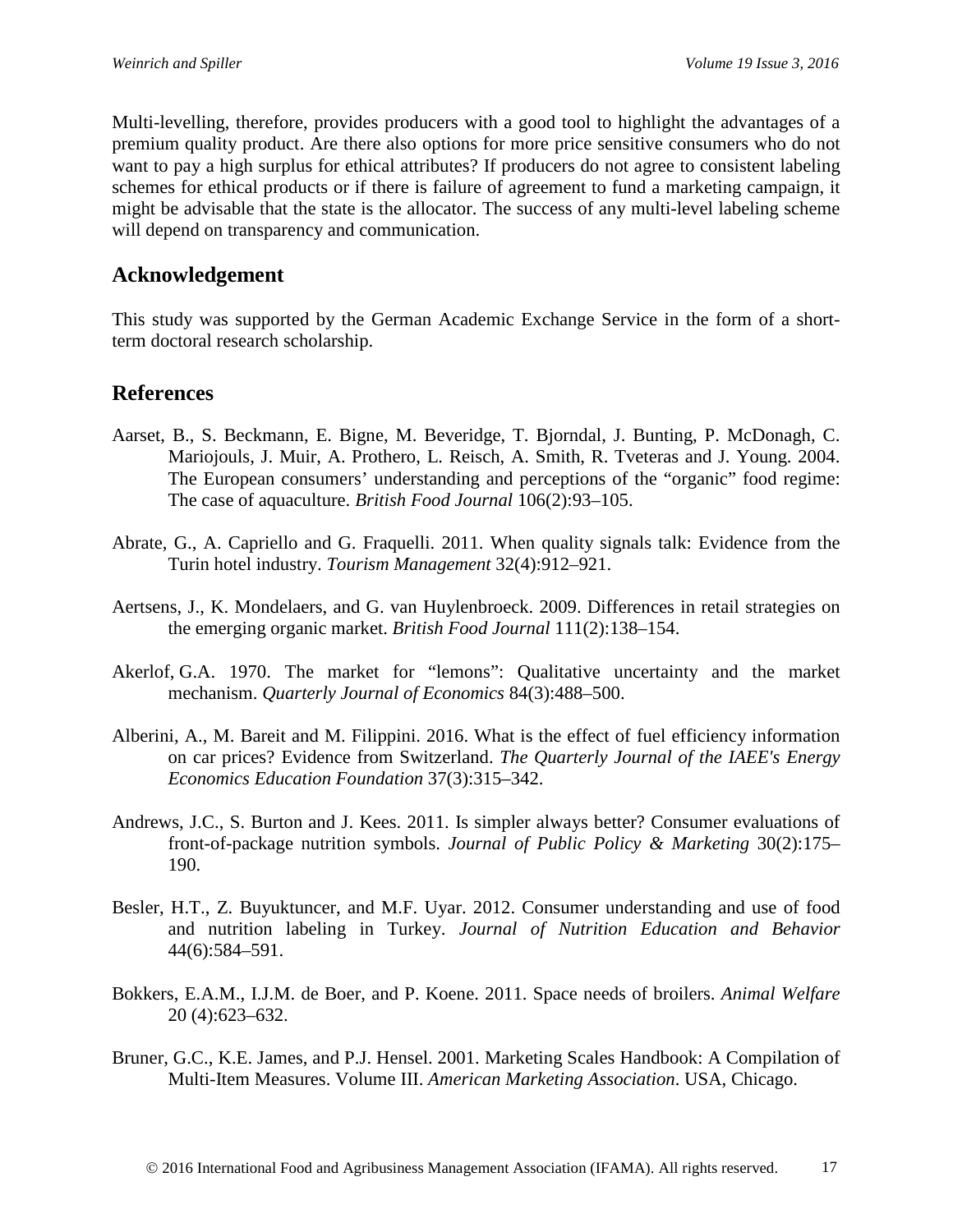- Buxel, H., and S. Schulz. 2010. Akzeptanz und Nutzung von Güte- und Qualitätssiegeln auf Lebensmitteln [Acceptance and usage of quality labels on food]. Fachhochschule Münster. https://www.fh-muenster.de/fb8/downloads/buxel/10\_Studie\_Lebensmittelsiegel.pdf. [accessed February 2, 2015].
- Caputo, V., A. Vassilopoulos, R.M. Nayga, and M. Canavari. 2013. Welfare effects of food miles labels. *Journal of Consumer Affairs* 47(2):311–327.
- Caswell, J.A., and D.I. Padberg. 1992. Toward a more comprehensive theory of food labels. *[American Journal of Agricultural Economics](http://econpapers.repec.org/article/oupajagec/)* 74(2):460–468.
- Caswell, J.A., and E.M Mojduszka. 1996. Using informational labeling to influence the market for quality and in food products. *[American Journal of Agricultural Economics](http://econpapers.repec.org/article/oupajagec/)* 78(5):1248–1253.
- Clark, B., Stewart, G.B., Panzone, L.A., Kyriazakis, I. and L.J. Frewer. 2016. A systematic review of public attitudes, perceptions and behaviours towards production diseases associated with farm animal welfare. *Journal of Agricultural and Environmental Ethics* 29(3):455–478.
- Cohen, J., 1988. *Statistical Power Analysis for the Behavioral Sciences*. Hillsdale, New Jersey: Lawrence Erlbaum Associates.
- Darby, M.R., and E. Karni. 1973. Free competition and the optimal amount of fraud. *Journal of Law and Economics* 16(1):67–88.
- Darian, J.C., and J. Cohen. 1995. Segmenting by consumer time shortage. *Journal of Consumer Marketing* 12: 32–44.
- De Jonge, J., and H.C.M. van Trijp. 2013. The impact of broiler production system practices on consumer perceptions of animal welfare. *Poultry Science* 92(12):3080–3095.
- Eichholtz, P., N. Kok, and J.M. Quigley. 2010. Doing well by doing good? Green office buildings. *American Economic Review* 100(5):2494–2511.
- Espejel, J., C. Fandos and C. Flavián. 2009. The influence of consumer involvement on quality signals perception: An empirical investigation in the food sector. *British Food Journal* 111 (11):1212-1236.
- Espinet, J. M., M. Saez, G. Coenders, and M. Fluvià. 2003. Effect on prices of the attributes of holiday hotels: A hedonic prices approach. *Tourism Economics* 9(2):165–177.
- Fenko, A., L. Kersten and S. Bialkova. 2016. Overcoming consumer scepticism toward food labels: The role of multisensory experience. *Food Quality and Preference* 48:81–92.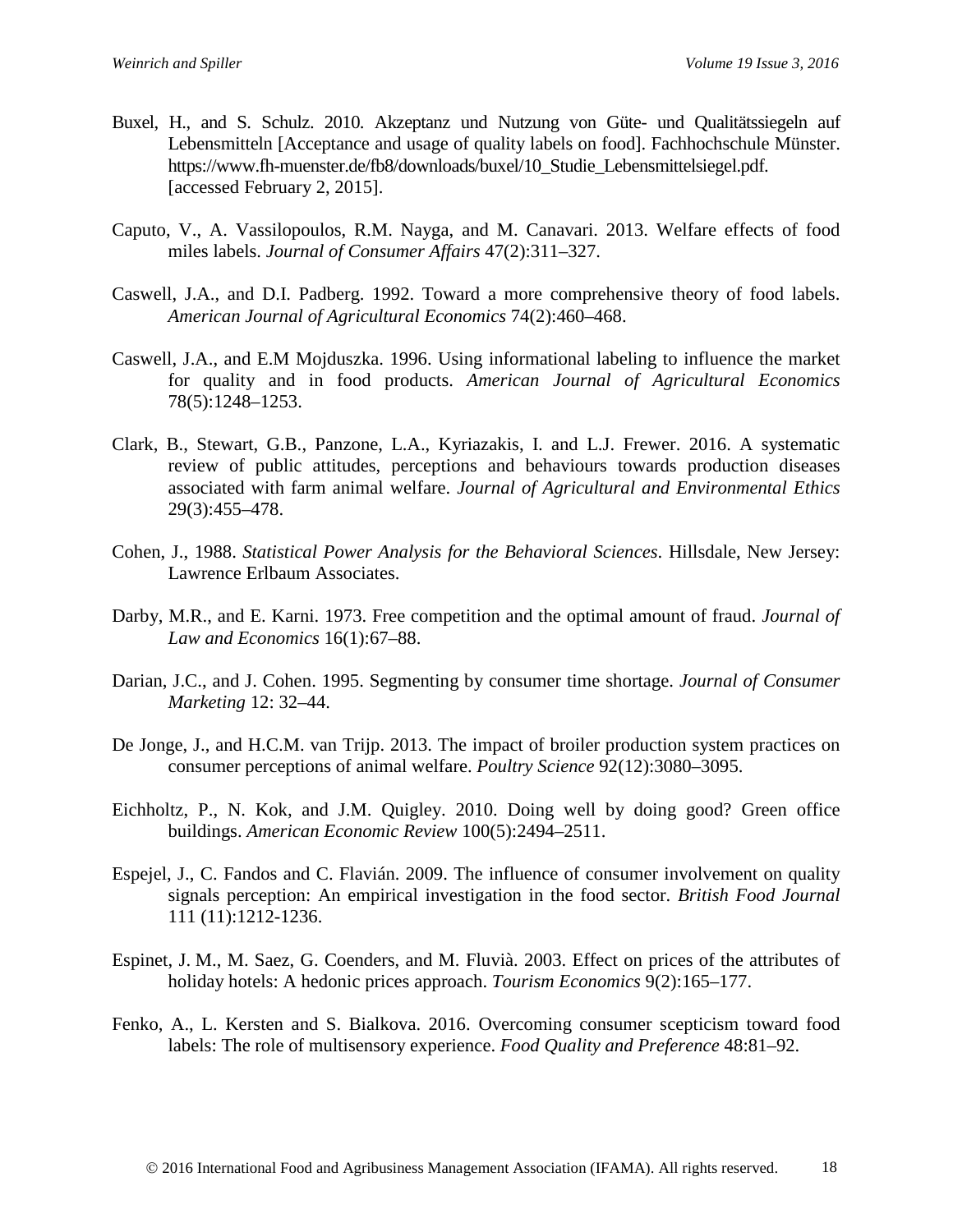- Feunekes, G.I.J., I.A. Gortemaker, A.A. Willems, R. Lion, and M. van den Kommer. 2008. Front-of-pack nutrition labeling: Testing effectiveness of different nutrition labeling formats front-of-pack in four European countries. *Appetite* 50(1):57–70.
- Fisher, C., T.P. Lyon, and A. Arbor. 2013. A theory of multi-tier ecolabels. Paper presented at the  $134<sup>th</sup>$  annual meeting of European Association of Agricultural Economists (EAAE) Paris, France. March 22, 2013.
- Fornell, C., and D.F. Larcker. 1981. Evaluation structural equation models with unobservable variables and measurement error. *Journal of Marketing Research* 18(1):39–50.
- Galarraga, I., González-Eguino, M. and A. Markandya. 2011. Willingness to pay and price elasticities of demand for energy-efficient appliances: Combining the hedonic approach and demand systems. *Energy Economics* 33(1):66–74.
- Galarraga, I., A. Ramos, J. Lucas and X. Labandeira. 2014. The price of energy efficiency in the Spanish car market. *Transport Policy* 36:272–282.
- Granello, D.H., and J.E. Wheaton. 2004. Online data collection: strategies for research. *Journal Counseling & Development* 82(4):387–393.
- Grebitus, C., Steiner, B. and M. Veeman. 2015. The roles of human values and generalized trust on stated preferences when food is labeled with environmental footprints: Insights from Germany. *Food Policy* 52: 84–91. doi: 10.1016/j.foodpol.2014.06.011.
- Grunert, K.G., 2002. Current issues in the understanding of consumer food choice. *Trends in Food Science & Technology* 13(8):275–285.
- Grunert, K. G., and J.M. Wills. 2007. A review of European research on consumer response to nutrition information on food labels. *Journal of Public Health* 15(5):385–399.
- Hair, J.F., G.T.M. Hult, C.M. Ringle, and M. Sarstedt. 2013. *A Primer on Partial Least Squares Structural Equation Modeling (PLS-SEM).* Thousand Oaks: Sage.
- Hair, J.F., Ringle, C.M. and M. Sarstedt. 2011. PLS-SEM Indeed a Silver Bullet. *Journal of Marketing Theory and Practice* 19(2):139–151.
- Henseler, J., 2007. *A new and simple approach to multi-group analysis in partial least squares path modeling,* paper presented at the 5th international symposium on PLS and related methods (PLS'07), edited by H. Martens and T. Naes, 104–107. Oslo, Norway. September.
- Hensler, J., Ringle, C.M. and R.R Sinkovics. 2009. The use of partial least squares path modeling in international marketing. *Advances in International Marketing* 20:277–319.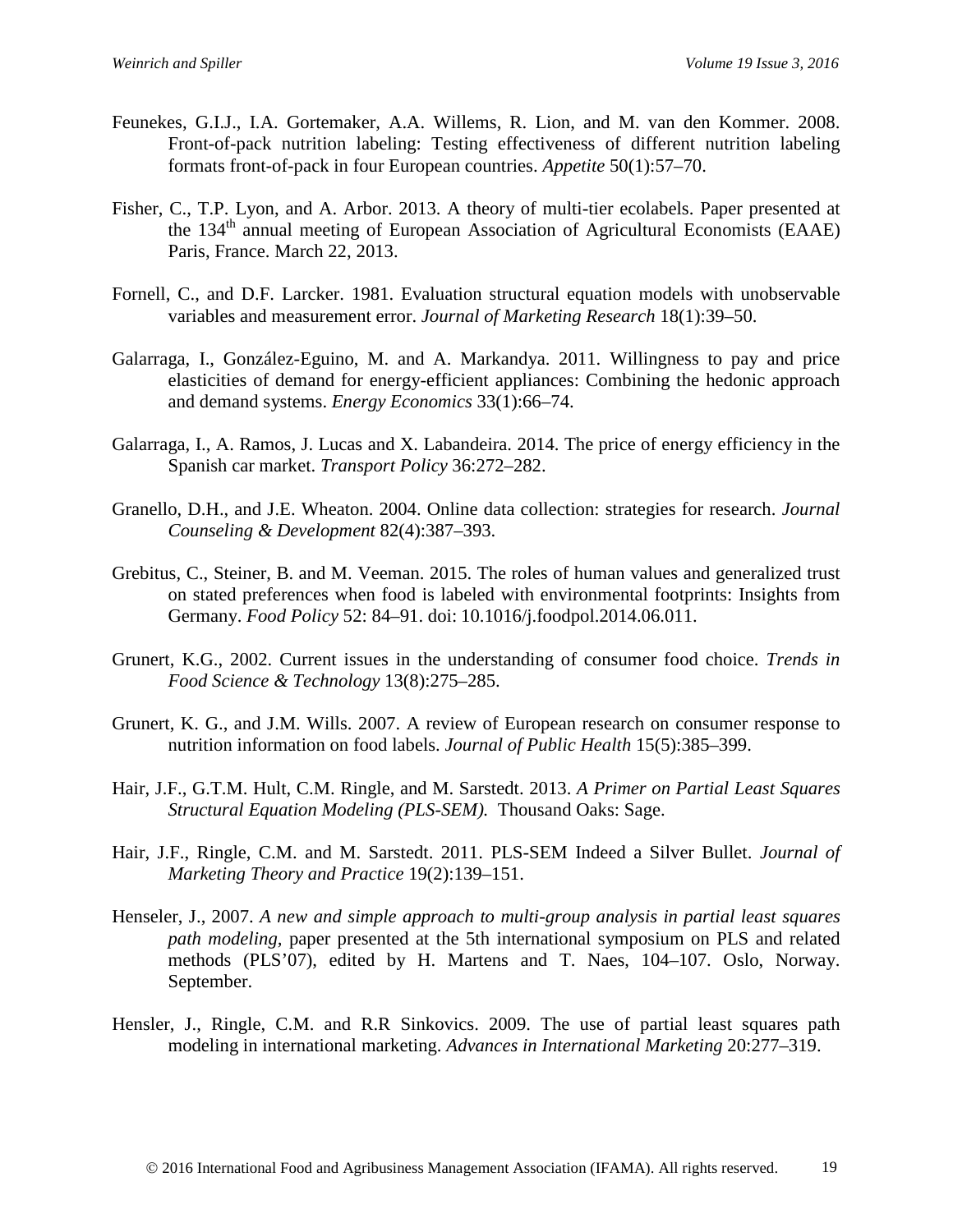- Herrera, C.F., and C.F. Blanco. 2011. Consequences of consumer trust in PDO food products: the role of familiarity. *Journal of Product & Brand Management* 20(4):282–296.
- Hoek, J., N. Roling and D. Holdsworth. 2013. Ethical claims and labeling: An analysis of consumers' beliefs and choice behaviors. *Journal of Marketing Management* 29(7- 8):772–792.
- IGD.com. 2010. Ethical and sustainable shopping. http://shoppervista.igd.com/Hub.aspx?id=32 &tid=4&m=1&rptid=139.
- Jahn, G., Schramm, M. and A. Spiller. 2005. The reliability of certification. *Journal of Consumer Policy* 28 (1):53–73.
- Kelly, B., Hughes, C., Chapman, K., Louie, J.C.-Y., Dixon, H., Crawford, J., King, L., Daube, M. and T. Slevin. 2009. Consumer testing of the acceptability and effectiveness of frontof-pack food labeling systems for the Australian grocery market. *Health Promotion International* 24 (2):120–129.
- Kolodinsky, J. 2012. Persistence of Health Labeling Information Asymmetry in the United States: Historical Perspectives and Twenty-First Century Realities. *Journal of Macromarketing* 32 (2):193–207.
- Kroeber-Riel, W., and F.-R. Esch. 2004. *Strategie und Technik der Werbung: Verhaltenswissenschaftliche Ansätze [Strategy and technology in advertising: Behavioural approches]*. Kohlhammer GmbH, Stuttgart.
- Krystallis, A., and G. Chryssohoidis. 2005. Consumers' willingness to pay for organic food. *British Food Journal* 107 (5):320-343.
- Lang, T., and M. Heasman. 2004. *Food wars. The global battle for mouths, minds and markets.* Earthscan Publications, London.
- Nelson, P. 1970. Information and consumer behaviour. *Journal of Political Economy* 78(2):311– 329.
- Nocella, G., Hubbard, L. and R. Scarpa. 2010. Farm animal welfare, consumer willingness to pay, and trust: Results of a cross-national survey. *Applied Economic Perspectives and Policy* 32 (2):275–297.
- Nocella, G., Romano, D. and G. Stefani. 2014. Consumers' attitudes, trust and willingness to pay for food information. *International Journal of Consumer Studies* 38:153-165.
- Nunnally, J.C., and I.H. Bernstein. 1994. *Psychometric Theory*. 3<sup>rd</sup> edition. MacGraw-Hill, New York.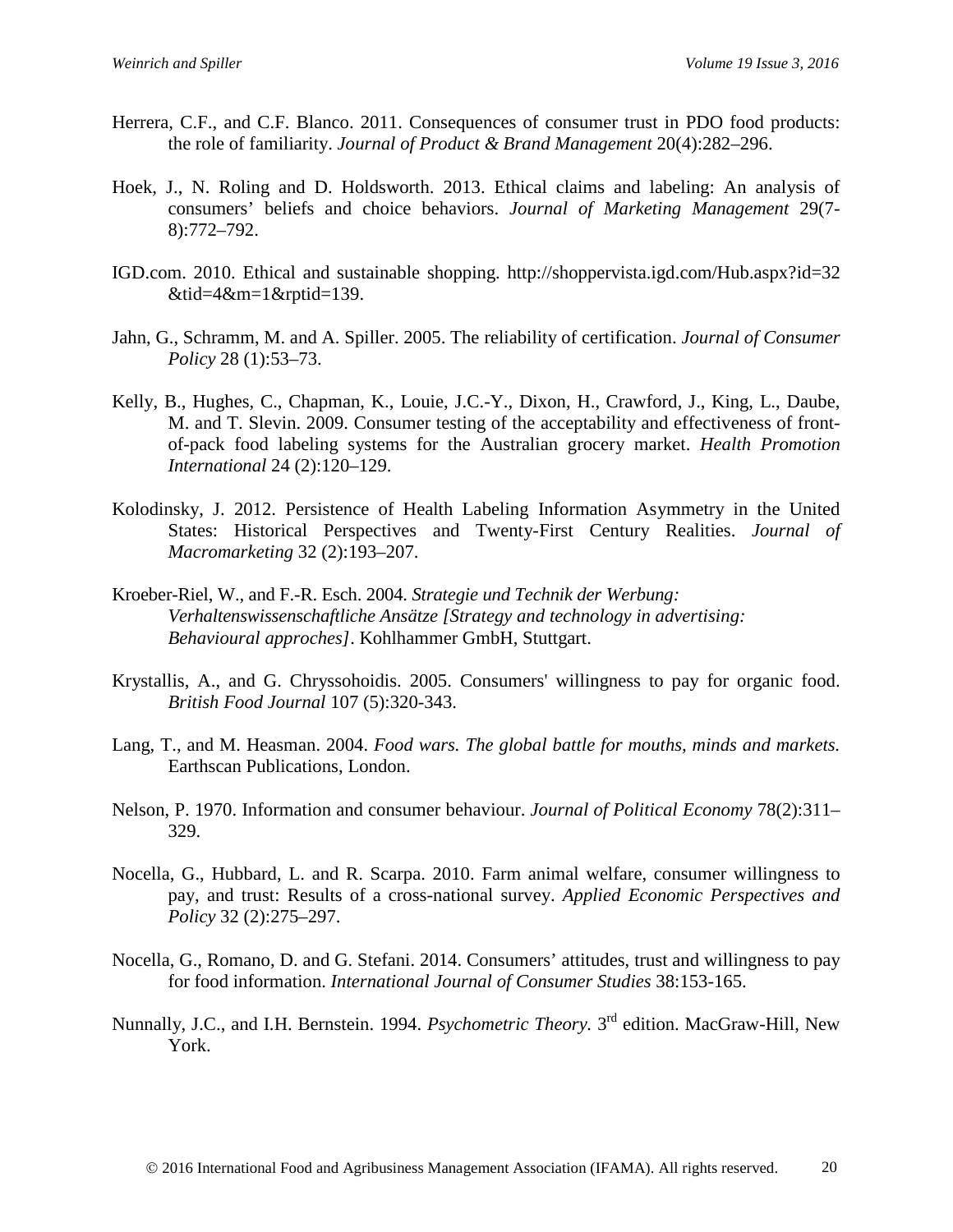- Pouta, E., J. Heikkila, S. Forsman-Hugg, M. Isoniemi, and J. Makela. 2010. Consumer choice of broiler meat: The effects of country of origin and production methods. *Food Quality and Preference* 21(5):539–546.
- Ringle, C.M., Wende, S. and J.-M. Becker. 2015. SmartPLS 3. Bönningstedt: *SmartPLS.* http://www.smartpls.com.
- Roberto, C., M. Bragg, M.B. Schwartz, M.J. Seamans, A. Musicus, N. Novak, and K.D. Brownell. 2012. Facts up front versus traffic light food labels: A randomized controlled trial. *American Journal of Preventive Medicine* 43(2):134–141.
- Roosen, J., A. Bieberstein, S. Blanchemanche, E. Goddard, S. Marette, and F. Vandermoere. 2015. Trust and willingness to pay for nanotechnology food. *Food Policy* 52:75-83.
- Sarstedt, M., J. Henseler, and C.M. Ringle. 2011. Multi-group analysis in partial least squares (PLS) path modeling: alternative methods and empirical results. *Advances in International Marketing* 22:195-218.
- Schröder, M.J.A., and M. G. McEachern. 2004. Consumer value conflicts surrounding ethical food purchase decisions: a focus on animal welfare. *International Journal of Consumer Studies* 28 (2):168–177.
- Schulte-Mecklenbeck, M., M. Sohn, E. de Bellis, N. Martin,. and R. Hertwig. 2013. A lack of appetite for information and computation. Simple heuristics in food choice. *Appetite* 71:242–251. doi: 10.1016/j.appet.2013.08.008.
- Scott, V., and A. F. Worseley. 1994. Ticks, claims, tables and food groups: a comparison of nutrition labeling. *Health Promotion International* 9(1):27–37.
- Silayoi, P., and M. Speece. 2004. Packaging and purchase decisions. *British Food Journal* 106 (8):607–628.
- Spiller, A. 2010. *Marketing Basics. Ein Online-Lehrbuch [Marketing basics. An online textbook].* Georg-August University, Göttingen.
- Su, C., and L. Sun. 2007. Taiwan's hotel rating system: A service quality perspective. *Cornell Hotel and Restaurant Administration Quarterly* 48(4):392–401.
- [Talebi,](http://www.sciencedirect.com/science/article/pii/S0022030214000149) A., M.A.G. [von Keyserlingk,](http://www.sciencedirect.com/science/article/pii/S0022030214000149) E. [Telezhenko,](http://www.sciencedirect.com/science/article/pii/S0022030214000149) and D.M. [Weary.](http://www.sciencedirect.com/science/article/pii/S0022030214000149) 2014. Reduced stocking density mitigates the negative effects of regrouping in dairy cattle. *Journal of Dairy Science* 97(3):1358–1363.
- Turnbull, J.F., A. Bell, C.E. Adams, J. Bron, and F. Huntingford. 2005. Stocking density and welfare of cage-farmed Atlantic salmon: application of a multivariate analysis. *Aquaculture* 243(1-4):121–132.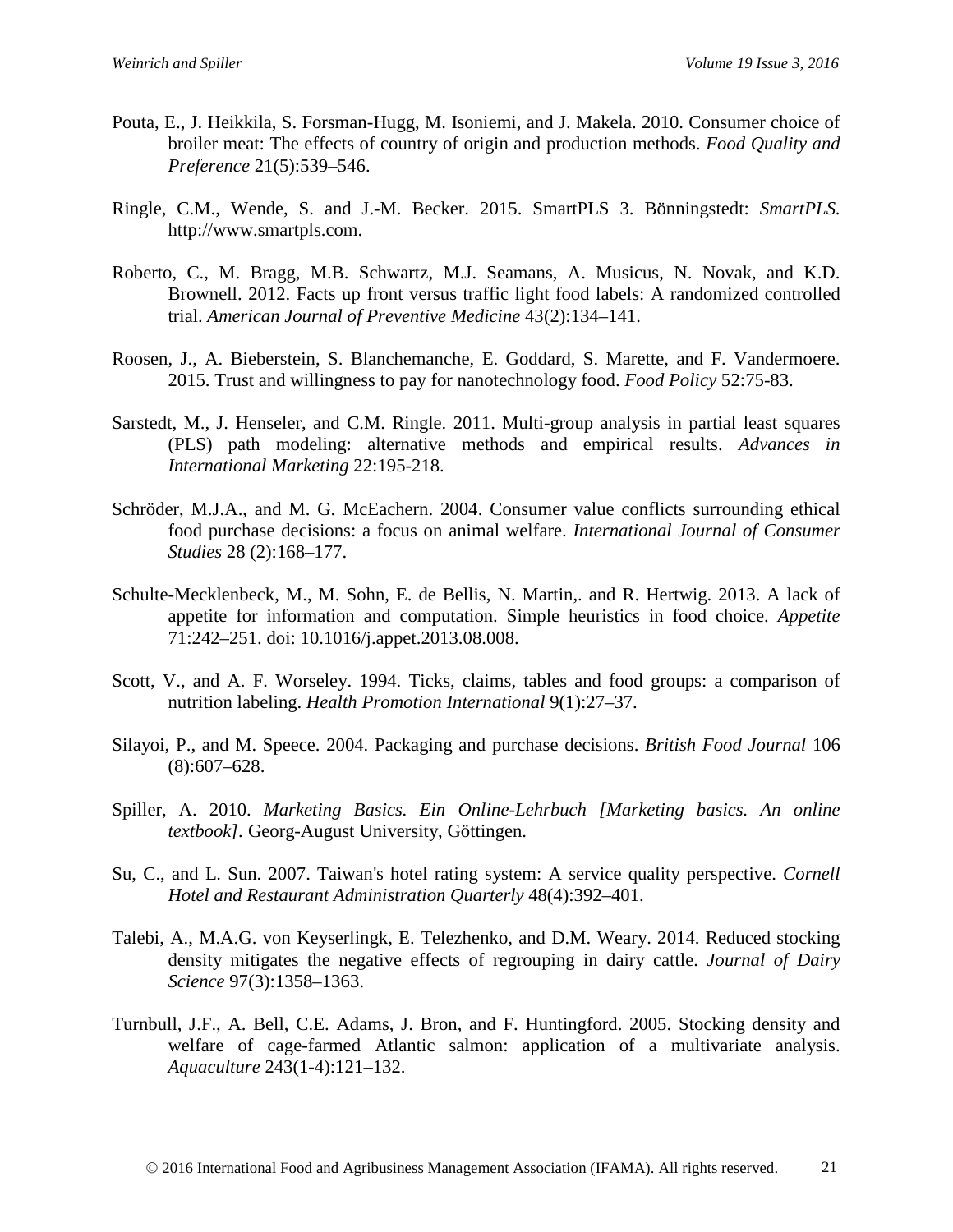- United States Department of Agriculture, Agricultural Marketing Service. (USDA–AMS). 2012. Labeling Organic Products. [http://www.ams.usda.gov/A](http://www.ams.usda.gov/)MSv1.0/getfile?dDocName=STEL DEV3004446.
- van der Merwe, D., E. Kempen, S. Breedt, and H. de Beer. 2010. Food choice: student consumers' decision-making process regarding food products with limited label information. *International Journal of Consumer Studies* 34(1):11–18.
- Van Kleef, E., H. van Trijp, F. Paeps, and L. Fernández-Celemín. 2008. Consumer preferences for front-of-pack calories labeling. *Public Health Nutrition* 11(2):203–213.
- Vanhonacker, F., W. Verbeke, E. Van Poucke, S. Buijs. and F.A.M. Tuyttens. 2009. Societal concern related to stocking density, pen size and group size in farm animal production. *Livestock Science* 123 (1):16–22.
- Vecerek, V., S. Grbalova, E. Voslarova, B. Janackova, and M. Malena. 2006. Effects of travel distance and the season of the year on death rates of broilers transported to poultry processing plants. *Poultry Science* 85(11):1881–1884.
- Verbeke, W., 2005. Agriculture and the food industry in the information age. *European Review of Agricultural Economics* 32 (3):347–368.
- Verbeke, W., Z. Pieniak, L. Guerrero, and M. Hersleth. 2012. Consumers' awareness and attitudinal determinants of European Union quality label use on traditional foods. *Biobased and Applied Economics* 1(2):213–229.
- Warde, A., 1999. Convenience food: space and timing. *British Food Journal* 101 (7):518-527.
- Weinrich, R., and A. Spiller. 2016. Developing food labeling strategies: Multi-level labeling. *Journal of Cleaner Production* 137:1138–1148.
- Weinrich, R., A. Franz, and A. Spiller. Forthcoming. Multi-level labeling: Too complex for consumers? *Economica Agro-Alimentare*.
- Williams, S., and K.W. Mummery. 2012. Characteristics of consumers using 'better for you' front-of-pack food labeling schemes - an example from the Australian Heart Foundation Tick. *Public Health Nutrition* 16 (12):2265-2272.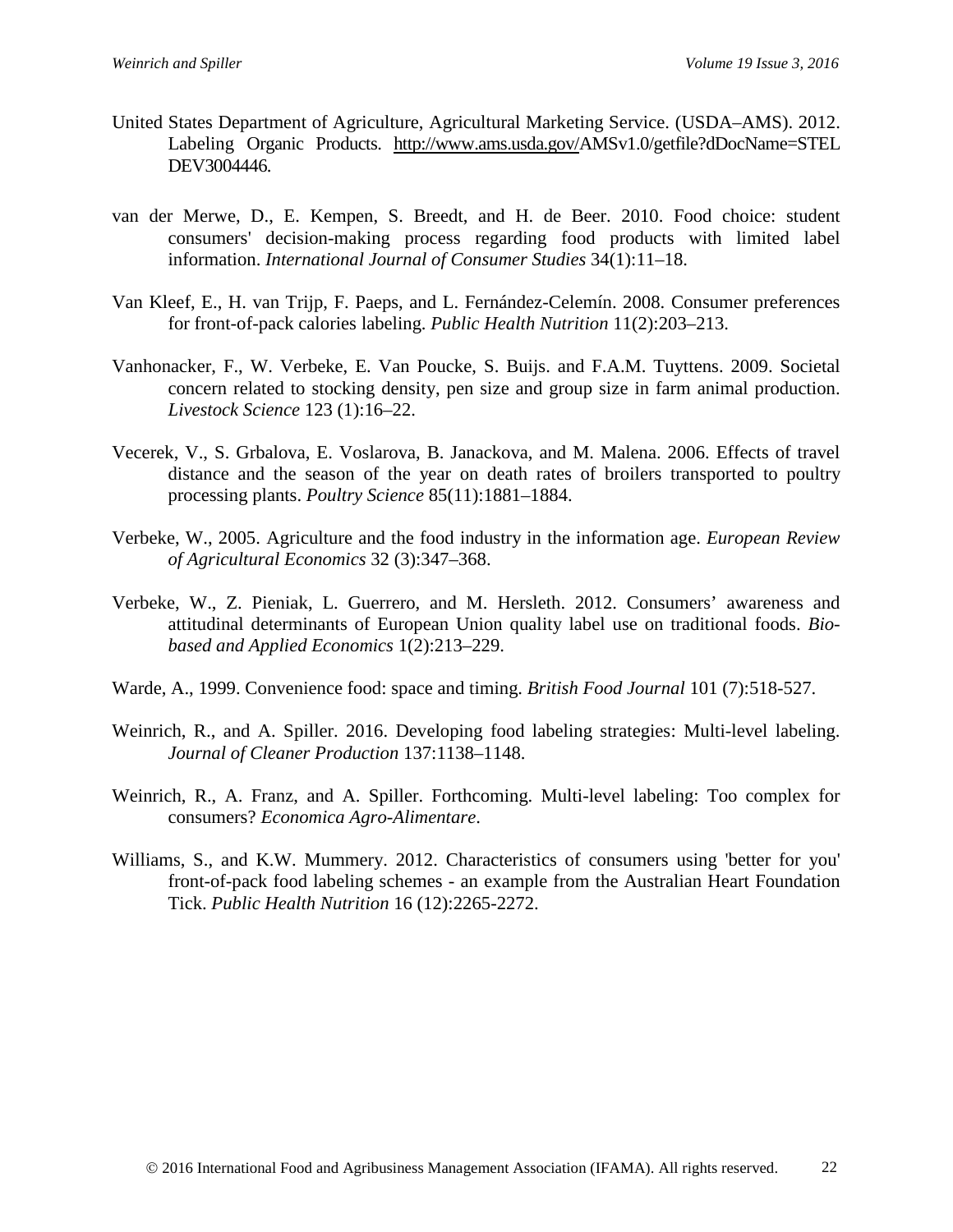# **Appendix**



It is about animal welfare in livestock farming. The label is controlled and granted by the Federal Republic of Germany. The requirements go beyond the legal minimum standards of livestock farming. Here are two examples:

In the traditional, conventional pig fattening there are **0.75 sqm of space** available per pig by law. The transport time to the slaughterhouse may take **8 hours**.

A fattening pig standing in a stall that is certified with the label has are **1.50 sqm of space** available. The transportation duration to the slaughterhouse may not take more than **4 hours.**

**Figure A1.** Choice set and label information for the binary label **Source.** Weinrich and Spiller.



It is about animal welfare in livestock farming. The label is controlled and granted by the Federal Republic of Germany. The requirements go beyond the legal minimum standards of livestock farming. Here are two examples:

5 stars: **2.00 sqm** space and maximum **2 hours** transport time to slaughterhouse 4 stars: **1.75 sqm** space and maximum **3 hours** transport time to slaughterhouse 3 stars: **1.50 sqm** space and maximum **4 hours** transport time to slaughterhouse 2 stars: **1.25 sqm** space and maximum **5 hours** transport time to slaughterhouse 1 star: **1.00 sqm** space and maximum **6 hours** transport time to slaughterhouse without label: **0.75 sqm** Platz and maximum **8 hours** transport time to slaughterhouse

**Figure A2.** Choice set and label information for the multi-level label **Source.** Weinrich and Spiller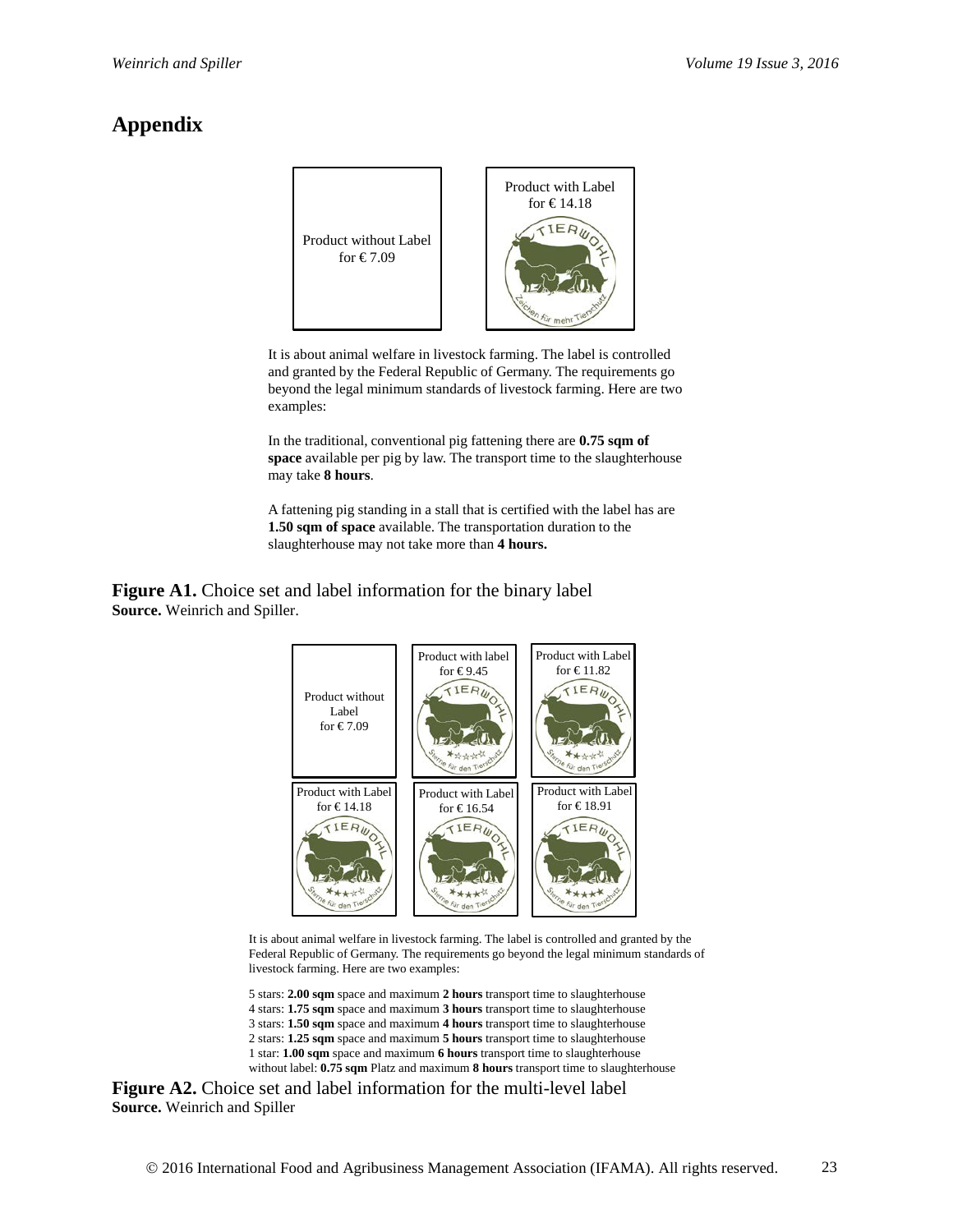| <b>Variable</b>                   | <b>Description</b>              | Frequency $(\% )$<br>Sub-sample 1 | Frequency $(\% )$<br>Sub-sample 2 | Frequency $(\% )$<br>Germany |
|-----------------------------------|---------------------------------|-----------------------------------|-----------------------------------|------------------------------|
| Age                               | 16 to 29                        | 22.1                              | 20.7                              | 22.3                         |
|                                   | 30 to 39                        | 17.0                              | 17.3                              | 17.3                         |
|                                   | 40 to 49                        | 21.1                              | 20.7                              | 21.1                         |
|                                   | 50 to 59                        | 23.1                              | 23.7                              | 22.8                         |
|                                   | 60 to 69                        | 16.6                              | 17.7                              | 16.6                         |
| Gender                            | Male                            | 49.5                              | 49.0                              | 48.8                         |
|                                   | Female                          | 50.5                              | 51.0                              | 51.2                         |
| Region                            | North                           | 15.7                              | 16.5                              | 16.1                         |
|                                   | South                           | 28.0                              | 25.2                              | 28.7                         |
|                                   | East                            | 21.7                              | 21.2                              | 21.0                         |
|                                   | West                            | 34.6                              | 37.1                              | 34.2                         |
| <b>Education</b> level            | No qualification                | 1.2                               | 0.5                               | 4.8                          |
|                                   | Primary school                  | 21.1                              | 19.0                              | 30.7                         |
|                                   | Secondary school                | 36.9                              | 37.6                              | 32.3                         |
|                                   | Technical college qualification | 9.8                               | 9.9                               | 7.7                          |
|                                   | German equivalent to A-levels   | 31.1                              | 33.0                              | 24.5                         |
| Net household income( $\bigoplus$ | Less than 500                   | 3.4                               | 2.9                               | 2.1                          |
|                                   | 500-899                         | 8.1                               | 7.7                               | 10.4                         |
|                                   | 900-1,499                       | 19.2                              | 19.1                              | 21.8                         |
|                                   | 1,500-1,999                     | 19.0                              | 19.7                              | 16.4                         |
|                                   | 2,000-2,599                     | 17.9                              | 19.0                              | 15.6                         |
|                                   | 2,600-3,199                     | 12.6                              | 13.4                              | 10.9                         |
|                                   | More than 3,200                 | 19.8                              | 18.2                              | 22.8                         |

### **Table A1.** Sample characterization

**Source.** Authors' calculations on the basis of preliminary results of the German census 2011, census data in the version of 10/04/2014 (Federal Statistical Office 2014)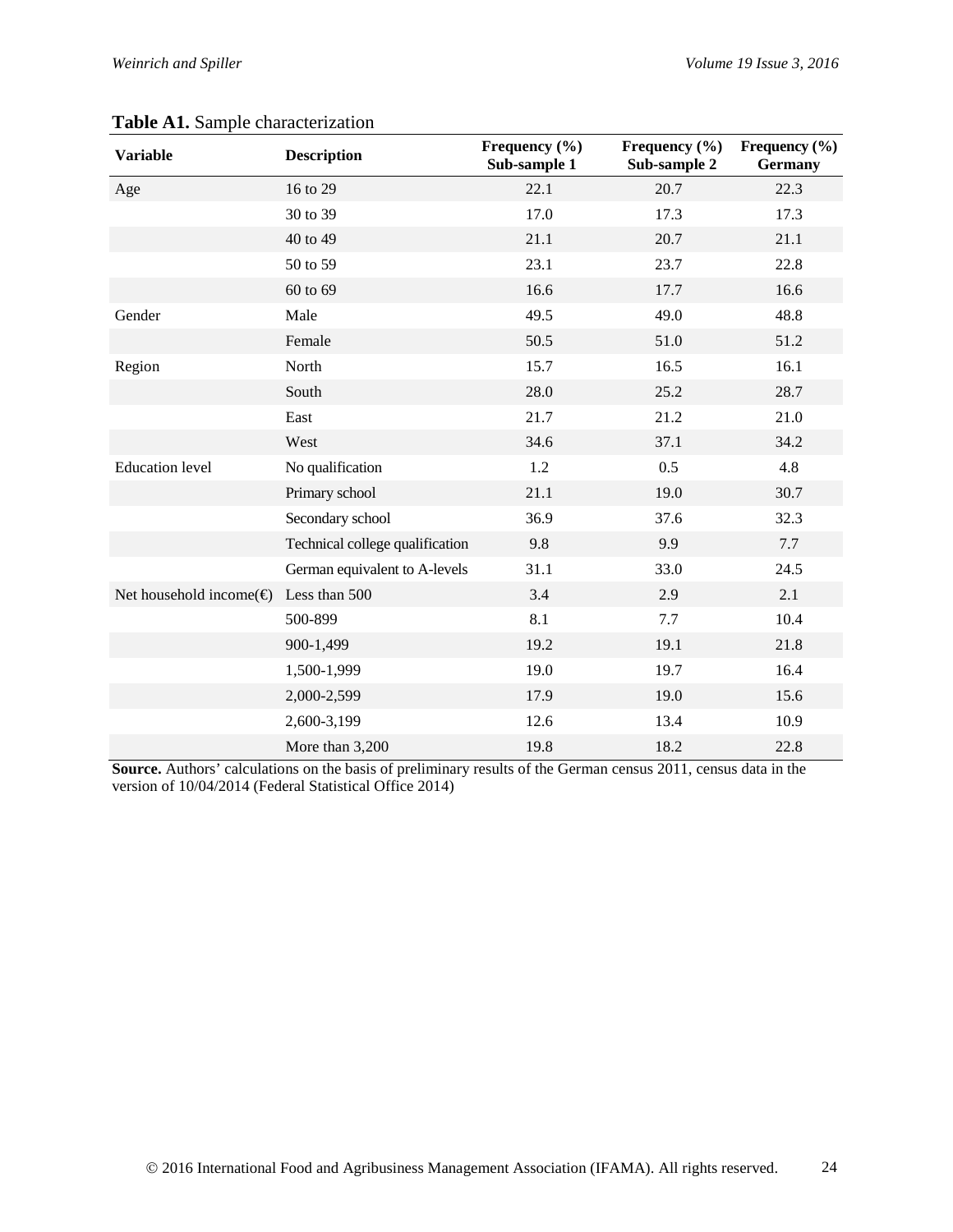| Variables and Measurement Items <sup>1</sup>                                                                                                     | Mean | <b>Standard Deviation</b> | Factor loading <sup>2</sup> |
|--------------------------------------------------------------------------------------------------------------------------------------------------|------|---------------------------|-----------------------------|
| <b>Satisfaction</b>                                                                                                                              |      |                           |                             |
| I believe the animal welfare label is reliable.                                                                                                  | 0.37 | 0.892                     | 0.738                       |
| The animal welfare label makes it easier to<br>compare products.                                                                                 | 0.47 | 0.988                     | 0.823                       |
| I am interested in products with such a label.                                                                                                   | 0.61 | 1.007                     | 0.806                       |
| I can imagine what stands behind the animal<br>welfare label.                                                                                    | 0.52 | 0.932                     | 0.657                       |
| The animal welfare label provides me with exact<br>information without me having to read too much.                                               | 0.44 | 0.959                     | 0.762                       |
| The animal welfare label gives me the<br>opportunity to know more about a product<br>without me having to inform myself more<br>comprehensively. | 0.48 | 0.960                     | 0.760                       |
| Products with this label would attract my<br>attention in the supermarket.                                                                       | 0.42 | 0.975                     | 0.744                       |
| I would look for products with such a label in the<br>supermarket.                                                                               | 0.41 | 1.051                     | 0.846                       |
| I would look for products with such a label at the<br>butchers.                                                                                  | 0.31 | 1.069                     | 0.810                       |
| I would look for products with such a label at the<br>weekly market.                                                                             | 0.21 | 1.093                     | 0.799                       |
| Comprehensibility                                                                                                                                |      |                           |                             |
| The many different labels on food packages<br>confuse me.                                                                                        | 0.13 | 0.935                     | 0.667                       |
| I do not get the meaning of many labels.                                                                                                         | 0.61 | 0.782                     | 0.785                       |
| Information about food confuses me.                                                                                                              | 0.03 | 0.876                     | 0.704                       |
| I do not know what lies behind many of the<br>labels.                                                                                            | 0.71 | 0.803                     | 0.786                       |
| Information on food packages is often<br>incomprehensible.                                                                                       | 0.51 | 0.846                     | 0.723                       |
| Information about food is too complicated.                                                                                                       | 0.18 | 0.888                     | 0.621                       |
| Involvement                                                                                                                                      |      |                           |                             |
| It is important for me to get good quality food.                                                                                                 | 0.97 | 0.721                     | 0.752                       |
| When it comes to buying products, I try to make<br>a perfect choice.                                                                             | 0.65 | 0.811                     | 0.742                       |

## **Table A2.** Measurement items for the variables in the research model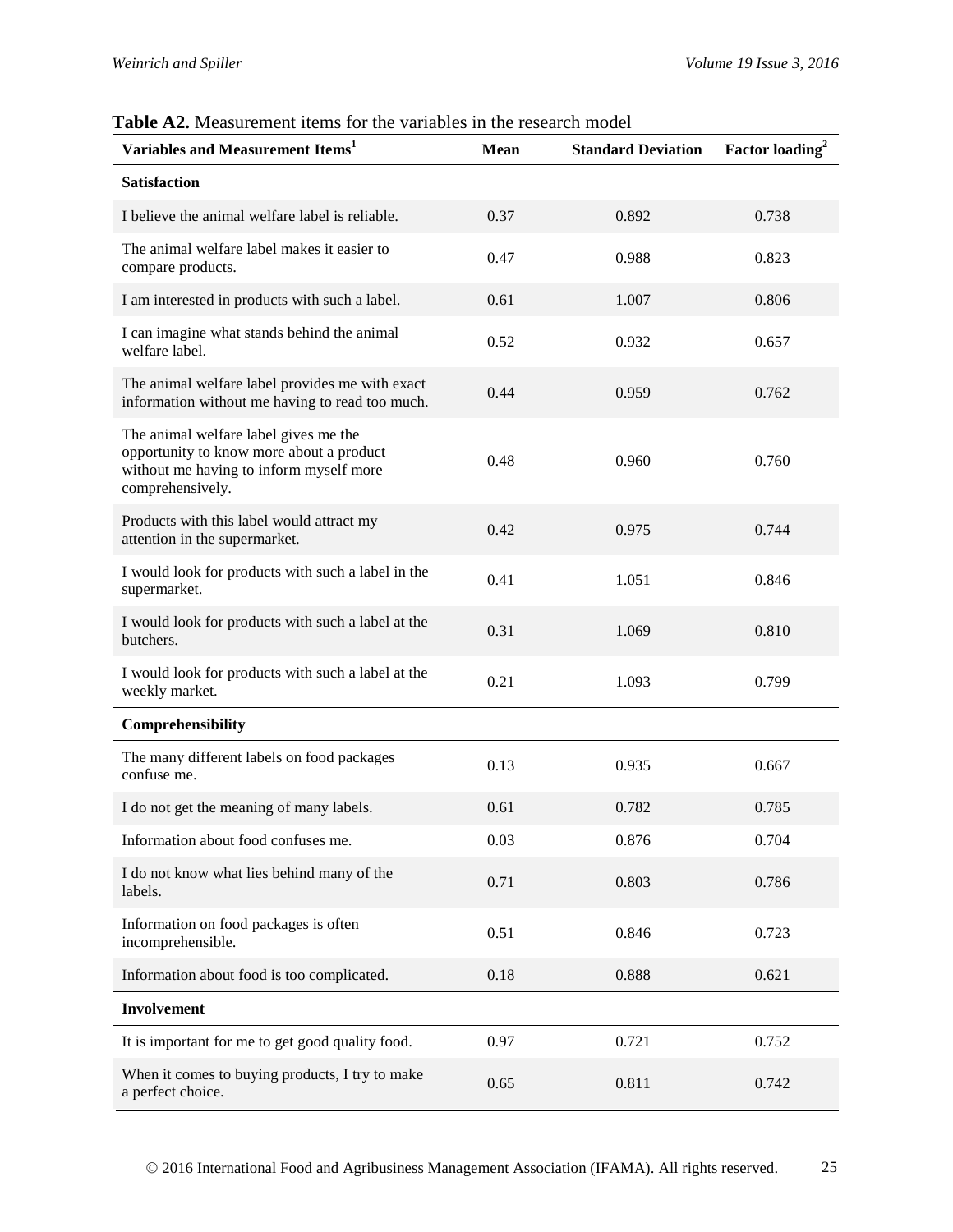### **Table A2.** –*Continued*

| Variables and Measurement Items <sup>1</sup>                                                                             | <b>Mean</b> | <b>Standard Deviation</b> | <b>Factor Loading</b> <sup>2</sup> |
|--------------------------------------------------------------------------------------------------------------------------|-------------|---------------------------|------------------------------------|
| I usually try to buy the very best quality.                                                                              | 0.49        | 0.868                     | 0.791                              |
| I always try to choose the very best quality<br>products.                                                                | 0.49        | 0.839                     | 0.786                              |
| I am interested in food.                                                                                                 | 0.71        | 0.849                     | 0.743                              |
| I would like to know which ingredients are<br>contained in food.                                                         | 0.89        | 0.894                     | 0.731                              |
| Concerning food I just want to fill my stomach.                                                                          | 0.60        | 1.007                     | 0.562                              |
| I think a lot about food.                                                                                                | 0.15        | 0.992                     | 0.708                              |
| <b>Time Pressure</b>                                                                                                     |             |                           |                                    |
| I find myself pressed for time when I go grocery<br>shopping.                                                            | $-0.51$     | 0.947                     | 0.672                              |
| I am in a hurry when I do my grocery shopping.                                                                           | $-0.43$     | 0.951                     | 0.681                              |
| I have only a limited amount of time to finish my<br>grocery shopping.                                                   | $-0.22$     | 1.076                     | 0.622                              |
| I quickly finish my grocery shopping because I<br>have other things to do.                                               | $-0.09$     | 0.997                     | 0.749                              |
| In everyday life, I take the time to busy myself<br>with the information on the food package when<br>doing the shopping. | $-0.18$     | 0.948                     | 0.772                              |
| I have more than enough time to complete my<br>weekly grocery shopping.                                                  | $-0.48$     | 0.955                     | 0.819                              |
| <b>Trust</b>                                                                                                             |             |                           |                                    |
| I trust the governmental food control.                                                                                   | 0.09        | 0.929                     | 0.602                              |
| I trust food control which is carried out by private<br>companies.                                                       | $-0.36$     | 0.930                     | 0.529                              |
| Information on food packages is an important<br>purchase aid for me because I trust it.                                  | 0.17        | 0.904                     | 0.776                              |
| I have considerable confidence in the labels on<br>food packages.                                                        | $-0.13$     | 0.882                     | 0.856                              |
| I have more trust in food with labels than in<br>alternative products without labels.                                    | 0.009       | 0.940                     | 0.806                              |
| Labels help me to recognize the quality of food.                                                                         | 0.24        | 0.886                     | 0.848                              |
| Labels are a good thing.                                                                                                 | 0.43        | 0.824                     | 0.800                              |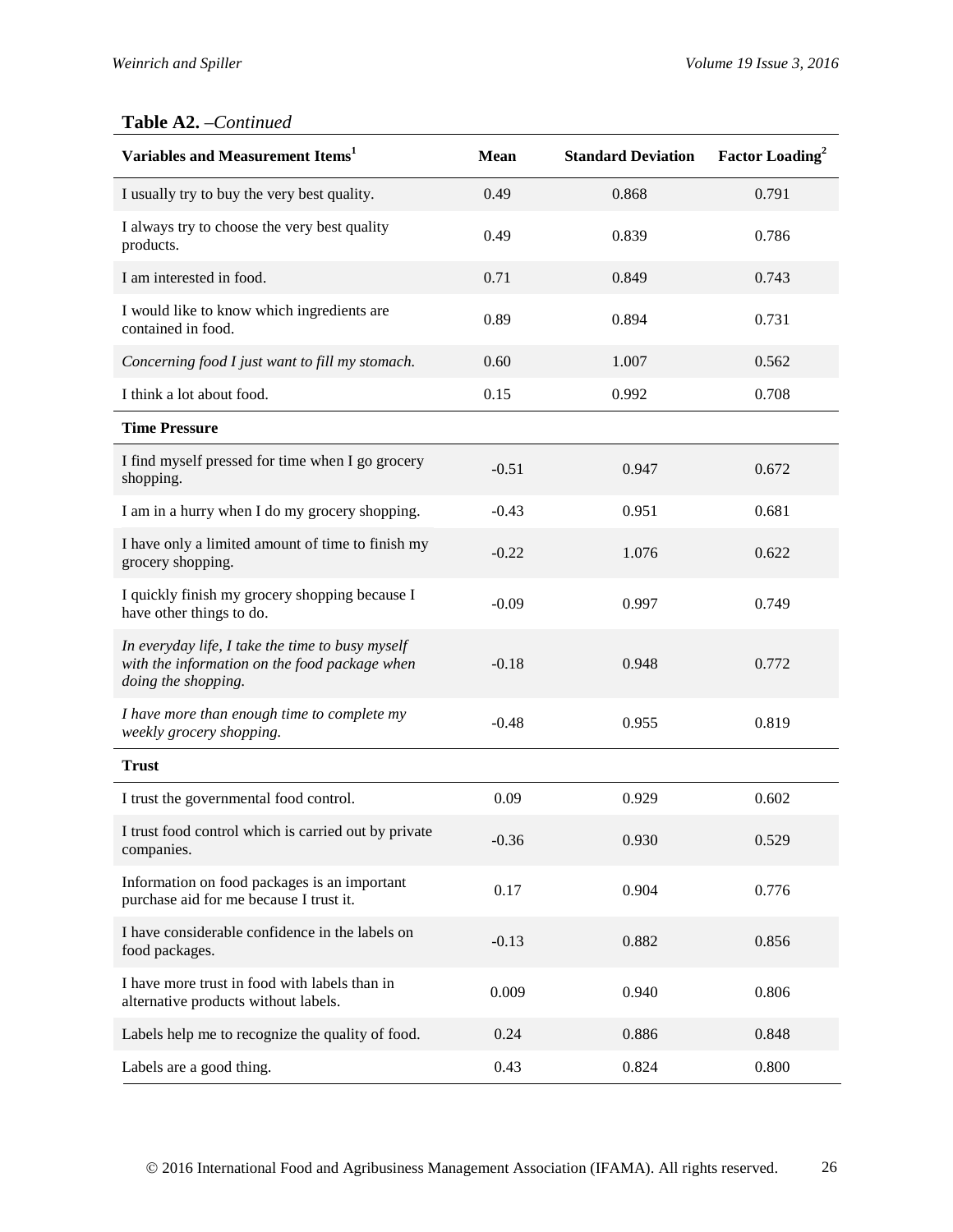### **Table A2.** –*Continued*

| Variables and Measurement Items <sup>1</sup>                                                | Mean    | <b>Standard Deviation</b> | <b>Factor Loading</b> <sup>2</sup> |
|---------------------------------------------------------------------------------------------|---------|---------------------------|------------------------------------|
| <b>Use</b>                                                                                  |         |                           |                                    |
| I particularly notice food with labels when shopping.                                       | 0.08    | 0.923                     | 0.793                              |
| I deliberately choose products with labels.                                                 | $-0.16$ | 0.882                     | 0.874                              |
| If a food product has a label and another not, I will<br>choose the product with the label. | $-0.10$ | 0.851                     | 0.820                              |
| Yet another label – nobody needs this.                                                      | 0.01    | 1.004                     | 0.614                              |
| I know a lot about labels on food packages.                                                 | $-0.57$ | 0.833                     | 0.646                              |

Notes. <sup>1</sup>Respondents answered on a five-point Likert scale; <sup>2</sup>Results of the PLS confirmatory factor analysis, italicized items were recoded.

**Source.** Authors' own calculations

| Table A3. Discriminant validity analysis based on the Fornell-Larcker criterion |
|---------------------------------------------------------------------------------|
|---------------------------------------------------------------------------------|

| <b>Variables</b>  | <b>Satisfaction</b> | Comprehensibility | <b>Involvement</b> | <b>Time</b><br><b>Pressure</b> | <b>Trust</b> | <b>Use</b> |
|-------------------|---------------------|-------------------|--------------------|--------------------------------|--------------|------------|
| Satisfaction      | 0.776               |                   |                    |                                |              |            |
| Comprehensibility | $-0.136$            | 0.726             |                    |                                |              |            |
| Involvement       | 0.458               | $-0.076$          | 0.730              |                                |              |            |
| Time pressure     | $-0.345$            | 0.140             | $-0.462$           | 0.734                          |              |            |
| Trust             | 0.640               | $-0.249$          | 0.373              | $-0.294$                       | 0.755        |            |
| Use               | 0.625               | $-0.234$          | 0.533              | $-0.362$                       | 0.696        | 0.757      |

**Notes.** Diagonal values in bold are the square root of the average variance extracted. **Source**. Authors' calculations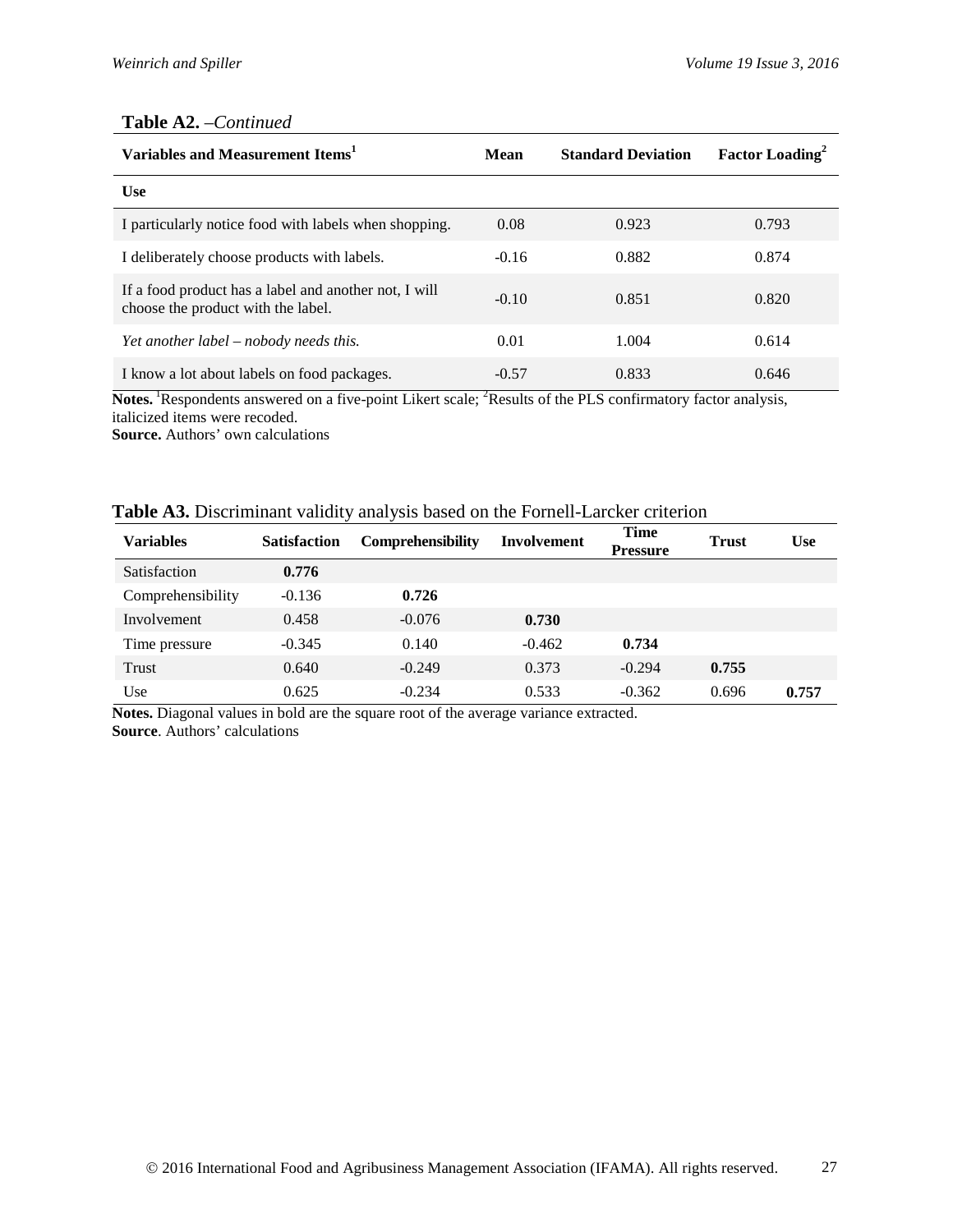### **Table A4.** Label-specific results

|                                              |            | <b>Binary Label</b> | <b>Multi-Level Label</b> |
|----------------------------------------------|------------|---------------------|--------------------------|
| <b>Latent Variables</b>                      |            |                     |                          |
| Comprehensibility                            | CR         | 0.851               | 0.877                    |
|                                              | <b>AVE</b> | 0.491               | 0.544                    |
| Involvement                                  | CR         | 0.987               | 0.903                    |
|                                              | <b>AVE</b> | 0.525               | 0.541                    |
| <b>Time Pressure</b>                         | <b>CR</b>  | 0.897               | 0.903                    |
|                                              | <b>AVE</b> | 0.530               | 0.545                    |
| <b>Trust</b>                                 | CR         | 0.871               | 0.877                    |
|                                              | <b>AVE</b> | 0.562               | 0.578                    |
| Use                                          | CR         | 0.865               | 0.904                    |
|                                              | <b>AVE</b> | 0.567               | 0.580                    |
| Satisfaction                                 | <b>CR</b>  | 0.940               | 0.935                    |
|                                              | <b>AVE</b> | 0.612               | 0.591                    |
| $\mathbf n$                                  |            | 769                 | 769                      |
| <b>Path Relationships</b>                    |            |                     |                          |
| Comprehensibility $\rightarrow$ Satisfaction |            | 0.032               | $0.061*$                 |
| Involvement $\rightarrow$ Satisfaction       |            | $0.166***$          | $0.130**$                |
| Time Pressure $\rightarrow$ Satisfaction     |            | $-0.042$            | $-0.112**$               |
| Trust $\rightarrow$ Satisfaction             |            | $0.448***$          | $0.358***$               |
| Use $\rightarrow$ Satisfaction               |            | $0.216***$          | $0.278***$               |
| <b>R-squared</b>                             |            | 0.513               | 0.497                    |

**Notes.** CR = composite reliability; AVE = average variance extracted; \*Significance at 0.10; \*\*Significance at 0.05; \*\*\*Significance at 0.001

**Source.** Authors' own calculations

| Table A5. Structural path estimates for the binary label |
|----------------------------------------------------------|
|----------------------------------------------------------|

| <b>Variables</b>  | <b>Endogenous</b><br><b>Construct</b> | Path<br>Coefficient | <b>Standard</b><br><b>Deviation</b> | t-value | p-value |
|-------------------|---------------------------------------|---------------------|-------------------------------------|---------|---------|
| Comprehensibility | satisfaction                          | 0.027               | 0.031                               | 0.873   | 0.383   |
| Involvement       | satisfaction                          | 0.166               | 0.038                               | 4.421   | 0.000   |
| Time pressure     | satisfaction                          | $-0.037$            | 0.037                               | 1.001   | 0.317   |
| Trust             | satisfaction                          | 0.439               | 0.048                               | 9.206   | 0.000   |
| Use               | satisfaction                          | 0.227               | 0.051                               | 4.486   | 0.000   |

**Source.** Authors' own calculations